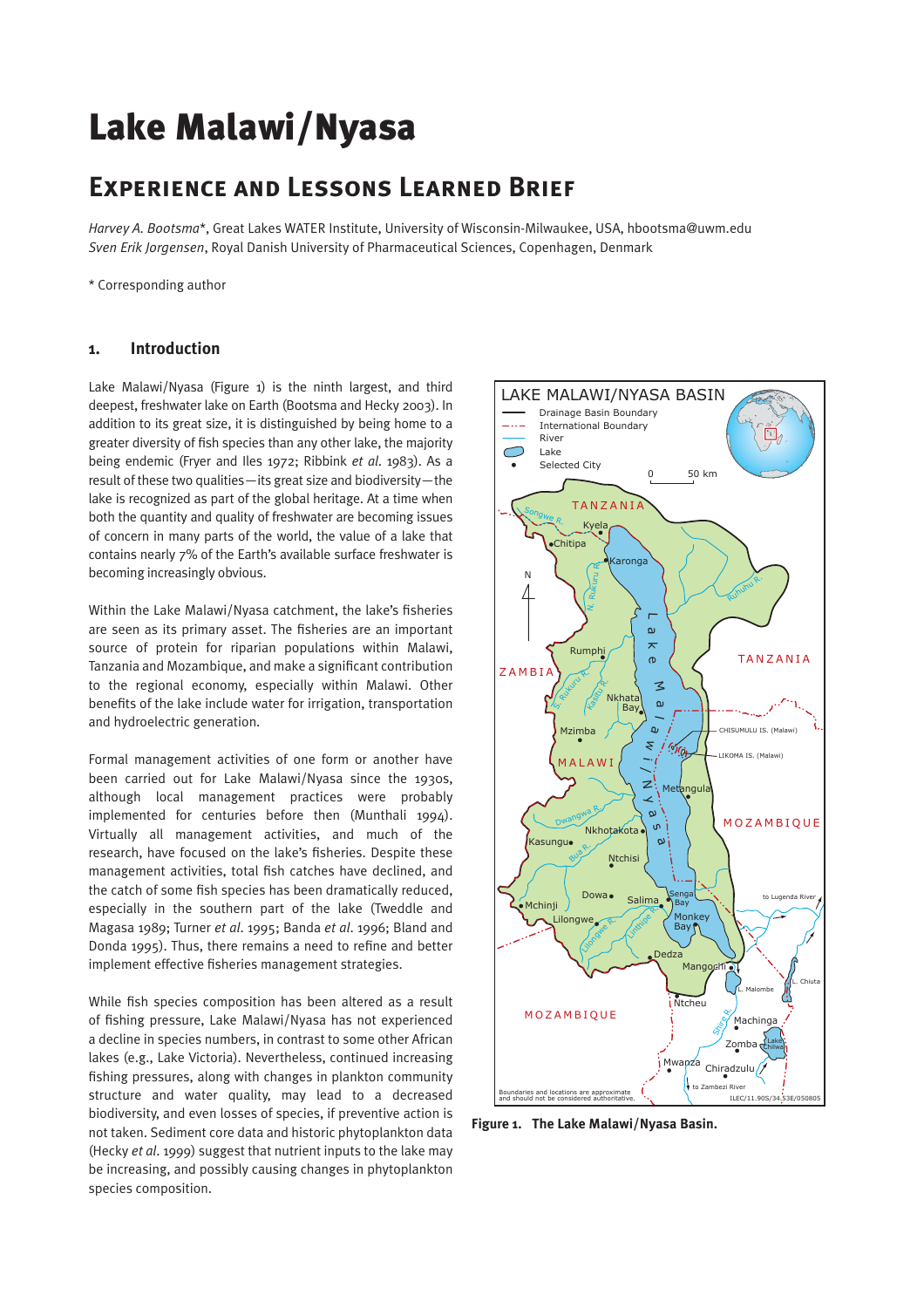The current issues of primary concern for Lake Malawi/ Nyasa, therefore, are fisheries management, biodiversity conservation, and water quality. This brief provides an overview of the historic and current management activities related to these issues, and, based on lessons learned from previous research and management activities, recommendations regarding management strategies for promoting sustainable fisheries management and conservation of biodiversity and water quality.

It should be noted that the lake is called "Malawi" in Malawi, "Niassa" in Mozambique and "Nyasa" in Tanzania. For simplicity, this brief refers to the lake as Lake Malawi/Nyasa, with no preference implicit in the order or exclusion of names; however, exceptions made for terms such as formal project or commission names.

# **2. Background**

#### 2.1 Biophysical Features

Lake Malawi ranks among the world's largest lakes, being the third deepest and ninth largest by surface area. Its geography reflects the fact that it is situated in a rift valley, the lake being long, relatively narrow, and deep. Its basin consists of a series of half-grabens (blocks of earth that have tilted and dropped during rifting). Some parts of the lakeshore are bordered by steep mountains, while the mountains that define the edges of the rift valley are separated from the lake by extensive lakeshore plains in other parts. As a result, nearshore topography varies between gently sloping beaches and steep, rocky coastline. The lake is underlain by more than 4 km of sediment in its deepest regions, reflecting its great age, estimated at several million years (Johnson and Ng'ang'a 1990; Owen *et al*. 1990).

Although some of the plateau regions around the lake contain thick colluvial soils, the drainage basin is dominated by metamorphic and igneous gneiss, schist and granite (Carter *et al*. 1973). The northern two-thirds of the watershed are predominantly a mixture of woodlands (evergreen,

|  |  | Table 1. Physical Characteristics of Lake Malawi/Nyasa. |  |  |
|--|--|---------------------------------------------------------|--|--|
|  |  |                                                         |  |  |

| Surface area (km <sup>2</sup> )           | 29,500  |
|-------------------------------------------|---------|
| Maximum depth (m)                         | 700     |
| Mean depth (m)                            | 264     |
| Volume (km <sup>3</sup> )                 | 7,775   |
| Altitude (m asl)                          | 474     |
| Drainage area (km <sup>2</sup> )          | 100,500 |
| River inflow $(km^3/yr)$                  | 29      |
| River outflow $(km^3/yr)$                 | 12      |
| Rainfall $(km^3/yr)$                      | 39      |
| Evaporation ( $km^3/yr$ )                 | 57      |
| Residence time (years)                    | 114     |
| $\cdots$ , $\cdots$ , $\cdots$ , $\cdots$ |         |

Source: Modified from Bootsma and Hecky (2003).

Brachystegia) and agriculture. The southern third is woodland on the Mozambique coast, but almost completely cultivated land within the Malawi portion of the watershed, with the exception of the steep hillsides on the western side of the rift valley, which are forest covered.

The largest part of the lake's watershed is within Malawi, followed by Tanzania and Mozambique (Figure 1). The watershed population density is greatest in the southern Malawian portion, although it is also relatively high at the northern end, in the Songwe and Kiwira River catchments. The watershed is more densely populated than that of Lake Tanganyika, but less than that of Lake Victoria.

Despite its large size, the lake does not have a high outflow water volume (Table 1). Of the approximately 68 km<sup>3</sup> of water that enters the lake annually, only about 16% flows out the Shire River, with the remainder being evaporated directly from the lake surface. Thus, the lake has a very long flushing time (Table 1). This distillation effect results in the lake water being more concentrated with regard to conservative ions than are its inflowing rivers. The long flushing time also has important water quality ramifications. Nutrients or other chemicals entering the lake essentially become trapped in the lake, and can only be removed by burial in the sediments, loss to the atmosphere (if the chemical has a gaseous phase), or the very slow process of water outflow through the Shire River.

The dominance of precipitation and evaporation in the lake's hydrologic cycle means that it also is very susceptible to changes in climate. A small increase in the precipitation: evaporation ratio can result in flooding, as occurred in 1979- 80; in contrast, a small decrease in the ratio can result in the basin becoming closed with no outflow, as occurred between 1915 and 1937 (Kidd 1983). In recent years, the lake level has again been declining, and the lake nearly became closed at the end of 1997.

The lake is permanently stratified into three layers, separated by differences in water density (controlled primarily by temperature). The top, warm layer (epilimnion) varies in depth between 40-100 m, being deepest during the cool, windy season (May to September). Most algal growth occurs in this layer, supporting the lake's food web. The middle layer (metalimnion) is several degrees cooler than the surface layer, extending from the bottom of the epilimnion to about 220 m. Within this layer there are strong vertical gradients of dissolved nutrients and oxygen. The deepest layer (hypolimnion) extends from about 220 m to the lake bottom. This layer is the coolest (most dense), and contains high concentrations of dissolved nitrogen, phosphorus and silica. It is completely anoxic (no dissolved oxygen); thus, virtually no fish are found below 220 m.

Although the lake has never been known to completely mix vertically, there is a slow exchange of water between the three layers. The exchange rate varies with season and location. Generally, there is a greater upward flux of nutrient-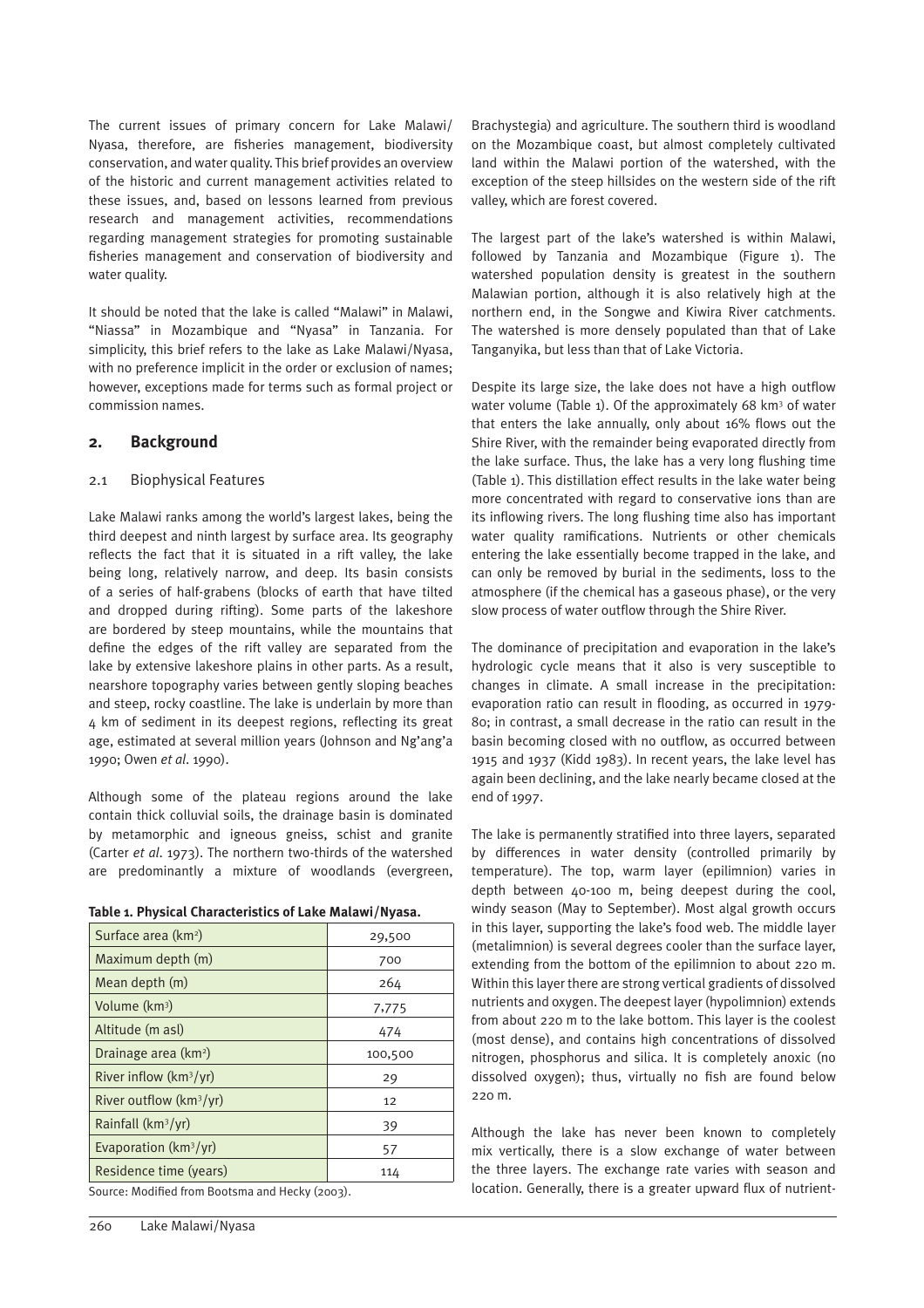rich waters from the hypolimnion and metalimnion to the surface during the cool, windy season when the southeast trade winds blow (known locally as the *mwera*). In addition to vertical entrainment and mixing, upwelling can occur in parts of the lake during this season. Due to the lake's morphometry (shape), upwelling tends to be strongest in the lake's southeast arm. Thus, plankton production is usually greatest in the southeast arm during and shortly after the windy season (Bootsma 1993a; Patterson and Kachinjika 1995). Phytoplankton species composition also varies with season and location. Diatoms are usually dominant during the windy season, and can be dominant for much of the year at the lake's southern end (Hecky and Kling 1987; Bootsma 1993a; Patterson and Kachinjika 1995). Following the windy season, cyanobacteria (blue-green algae) often dominate during September to November, with surface blooms of filamentous blue-green algae (*Anabaena* spp.) often observed. Between December and April, the phytoplankton is often a mixture of small diatoms, blue-green algae, and green algae.

On a trophic scale (commonly used to classify lakes according to productivity), Lake Malawi can be classified as oligotrophic to mesotrophic (i.e., low to medium productivity). Chlorophyll-*a* concentrations (an index of algal abundance) are low—usually below 1 µg/L.

Pelagic (offshore) waters of the lake are very clear most of the year, due to low concentrations of dissolved organic compounds and suspended solids. However, large parts of the lake, particularly near shore, can become turbid during the rainy season, when rivers bring in large quantities of suspended solids.

Lake Malawi is the most species-rich lake in the world, containing an estimated 500 to 1000 species (Fryer and Iles 1972; Konings 1995). Eleven families of fish exist in the lake, but one family—the Cichlidae—makes up over 90% of all the lake's fish species, almost all of which are endemic. Diversity of the pelagic cichlids is high by any standards, but is greatest in the nearshore communities. In the rocky nearshore waters of Lake Malawi, more than 500 individuals and 22 species can be found in a 50-m2 area (Ribbink *et al*. 1983). Not only are the cichlid species endemic to each lake, but within each lake local endemicity is common among the nearshore fishes, so that certain species or color forms are confined to specific islands or isolated rocky segments of the shoreline (Fryer and Iles 1972; Ribbink *et al*. 1983; Konings 1995).

The total fish catch is difficult to estimate, due to the large number of small-scale fishers and the government's limited capacity to collect sufficient catch data. Thompson (1995) estimated that the total annual catch is approximately 30,000 tonnes, while Lewis and Tweddle (1990) earlier estimated that the annual catch of one species alone, *Engraulicypris sardella* ("usipa"), may have exceeded 50,000 tonnes. The majority of the artisanal fishery yield is made up of *Copadichromis* spp. ("utaka"), *Engraulicypris sardella*, and *Lethrinops* spp. ("chisawasawa"). Yields of catfish and "chambo" (*Oreochromis* spp.) have decreased, currently making up less than 20% of the total catch (Irvine *et al*. 2002).

#### 2.2 Political Features

Lake Malawi/Nyasa is shared by three countries—Malawi, Tanzania and Mozambique (Figure 1). The majority of the lake and its catchment lie within Malawi. The position of the Malawi-Tanzania border within the lake is contested; Malawi accepts the border running along the eastern shore of the lake, while Tanzania accepts it to run through the lake. Approximately 25% of the catchment is within Tanzania (Kidd 1983), although land use within Tanzania may have a disproportionate effect on the lake since the annual rainfall is greater at the northern end of the lake, with the river inputs therefore being greater. Approximately 20% of annual river inflow to the lake comes from the Ruhuhu River in Tanzania (Kidd 1983). About 7% of the catchment area is within Mozambique.

As mentioned above, the population density is greatest in the southern part of the catchment within Malawi. According to the Malawi National Statistics Office, the population of Malawi was 9.9 million in 1998, with an annual growth rate of 2.0%. The northern and central regions of the country, which make up most of the Malawian portion of the lake catchment, contain 12% and 41% of the total population, respectively. However, the population growth rate in the northern region is higher than the national average, at 2.8% per year. Fourteen percent of the population lives in urban areas, with the urban population growth rate being about 4.7% per year. Within the portion of the population considered "economically active" (68%), 78% are subsistence farmers, while 13% are employees. In contrast to the Malawian portion of the catchment, the eastern and parts of the northwestern shores of the lake have relatively pristine vegetation, low population densities, and are lightly exploited. These areas are relatively remote from the centers of Tanzanian and Mozambican government and have been little developed. However, the two governments are making attempts to raise the economic standards of these regions through tourism and agricultural development.

Agriculture is the mainstay of Malawi's economy, accounting for almost half of the GDP, and for almost all export revenues. Agriculture also accounts for half of the GDP in Tanzania, and 35% of the GDP in Mozambique. Within Malawi, the fishing industry contributes between 2 and  $4\%$  to the GDP, employing almost 300,000 people either directly or indirectly. Over 80% of the total fish landings is from small-scale fishers. In the southern part of the lake, however, there is a commercial fishery (MALDECO) that targets fish stocks further offshore than do most artisanal fishers. Within Malawi, fish are estimated to provide about 70% of dietary animal protein (Bland and Donda 1995), with the majority of the fish coming from Lake Malawi/Nyasa.

In addition to fish and freshwater, other economic benefits gained from the lake include electricity, transportation, and an ornamental fish trade. The majority of electricity produced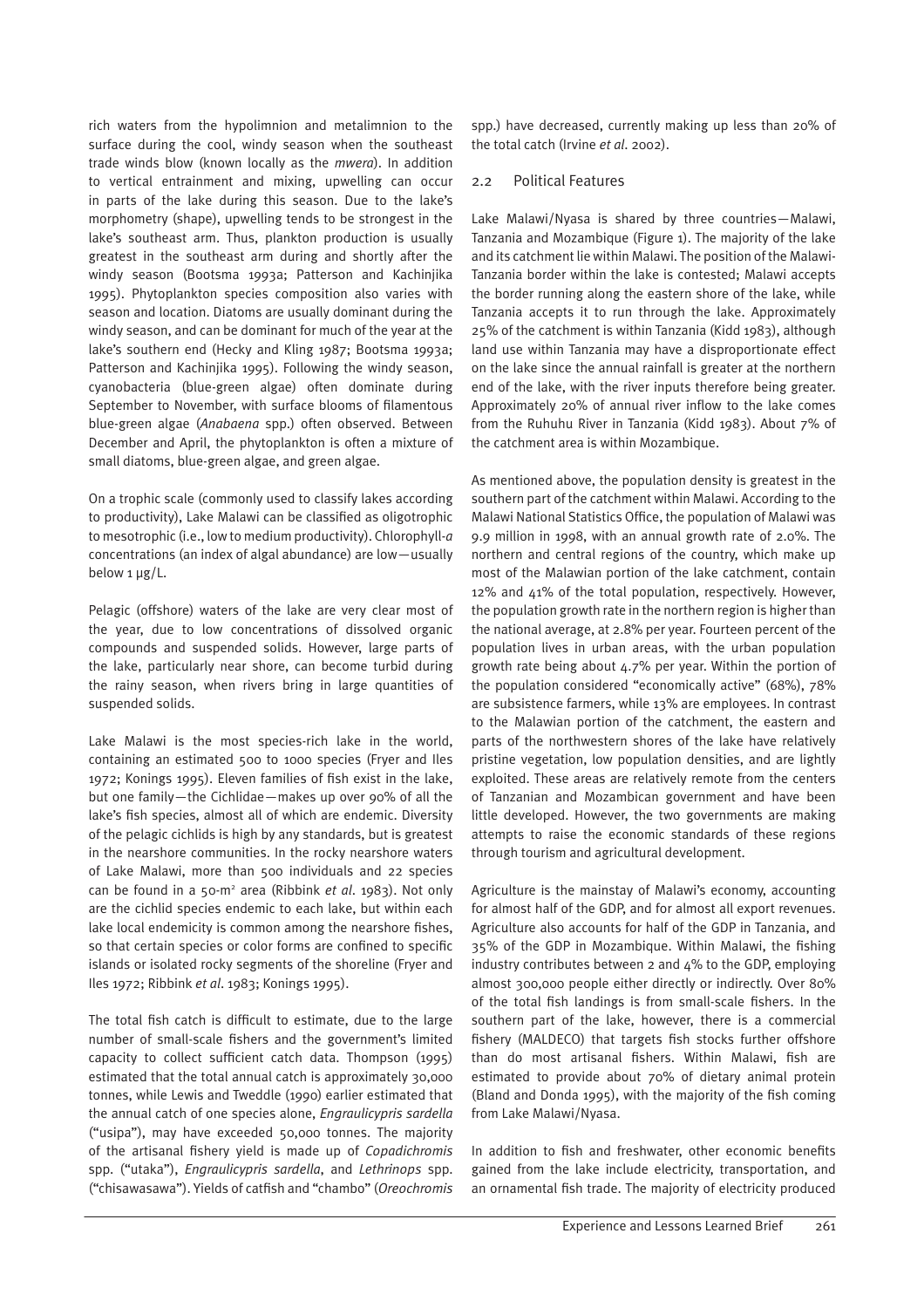in Malawi comes from hydroelectric plants on the Shire River, which drains the lake. However, fluctuations in the river discharge, which is controlled by the lake level, make this power source precarious, particularly since the level of Lake Malawi/Nyasa is very sensitive to climatic changes. Between 1915 and 1935, the lake was completely closed, with no outflow. More recently, as a result of low lake levels in 1997, electrical power was being rationed in October and November, at the end of the dry season. There currently are plans to extend power lines from the Matambo power station in Mozambique's northwestern Tete province to the southern region of Malawi.

Large-scale transport on the lake is conducted almost exclusively by the government-owned Malawi Lake Services, which operates passenger and cargo vessels. The business is currently being operated under a 20-year concession to a private firm. Vessel operation is irregular, however, due to frequent breakdowns and concerns about low draught in some of the ports.

Lake Malawi/Nyasa's ornamental fish trade consists of two businesses, one based in Senga Bay and the other in Chipoka. While some exported species are directly from the lake, others are bred in tanks at Senga Bay. The ornamental fish trade in 1994 was valued at US\$276,000 (Msiska 2001).

With a population of about ten million people, a growth rate of approximately 3% (Department of Research and Environmental Affairs 1999), and a resultant population density of about 106/ km2 , Malawi is one of the most densely-populated countries in the sub-Saharan Africa. Associated impacts of the burgeoning human pressure include unsustainable agricultural and livestock grazing practices, shoreline occupancy for easy access to fish and water, and deforestation (Hecky 1993).

Malawi is one of the least developed countries in the world, with an estimated per capita income of about US\$230. According to the World Bank, 43% of smallholders do not have sufficient income to acquire their most basic needs, while 30% do not have sufficient income even to meet their caloric needs. It is estimated that poverty is at a 60% level in rural areas, while it affects 65% of the urban dwellers. The main causes of poverty are low agricultural productivity, low non-farm income, low education, and poor health (UNDP/GOM 1993).

The implication of this low income is that farmers are unable to purchase inputs to improve their agronomic practices. Secondly, it means that, during the growing season, farmers have to work as casual laborers on commercial farms, at the expense of managing their own lands in an optimal manner.

Present experience in Tanzania shows that major sectoral water users (e.g., irrigated agriculture, hydropower generation) have independently been implementing parallel targeted development programs. A coordination mechanism of implementing projects is required. It has been further realized that the country's development programs have emphasized only water supply, and have not considered water resources management aspects as an integral component.

As part of the development of a water resources management capability, the country has been divided into nine basins, and new water resources management initiatives are being developed, using these basins for management units. A rapid appraisal was completed to rank the issues in order of importance for each basin. The basins within the Lake Malawi/ Nyasa catchment are not currently prioritized. Further, the responsible government department currently is only able to provide resources for developing two of the basins, based on the presence of hydropower or irrigation infrastructure. Basin Water Offices are being established, and are envisioned to be self-financing.

Experience has shown that fragmented planning and management, lack of integrated sectoral approaches to development and conflicting sectoral policies are the main causes of water use conflicts in Tanzania. These conflicts highlight the need to manage the available water resources in a comprehensive manner, taking into consideration integrated plans in cross-sectoral uses of water, land-use, pollution control, environment and public health considerations on a basin-wide basis (World Bank 1996).

As part of a sector wide review, a comprehensive Rapid Water Resources Assessment (RWRA), based on existing information, was completed. The issues specifically identified for the Songwe and Ruhuhu basins include water pollution, impacts on fisheries, conservation of sensitive ecosystems (specifically wetlands on the Songwe River system), and intensive cattle grazing in the catchment.

The small portion of the lake's catchment that lies within Mozambique is in the province of Niassa. Although land in this province is very fertile, it is the country's most sparselypopulated province, with a total population of less than one million, despite attempts by the Mozambique Government to promote immigration to this province from other provinces. In an effort to promote development within this region, Mozambique and South Africa signed an agreement in 1996 to make land within Niassa province available to South African farmers.

Mozambique's economy has greatly improved since the end of the civil war. Between 1996 and 2000, the average annual inflation decreased from 47% to 2%, and GDP grew by almost 10% per year. In 2002, the economic growth was 12%—the best on the African continent. Although little of this development has extended to the Niassa Province, there has been a recent rapid expansion of tobacco growing and curing in this province. Ninety-five percent of the cultivated land comprises traditional, family-run farms, with an average size of 2 hectares.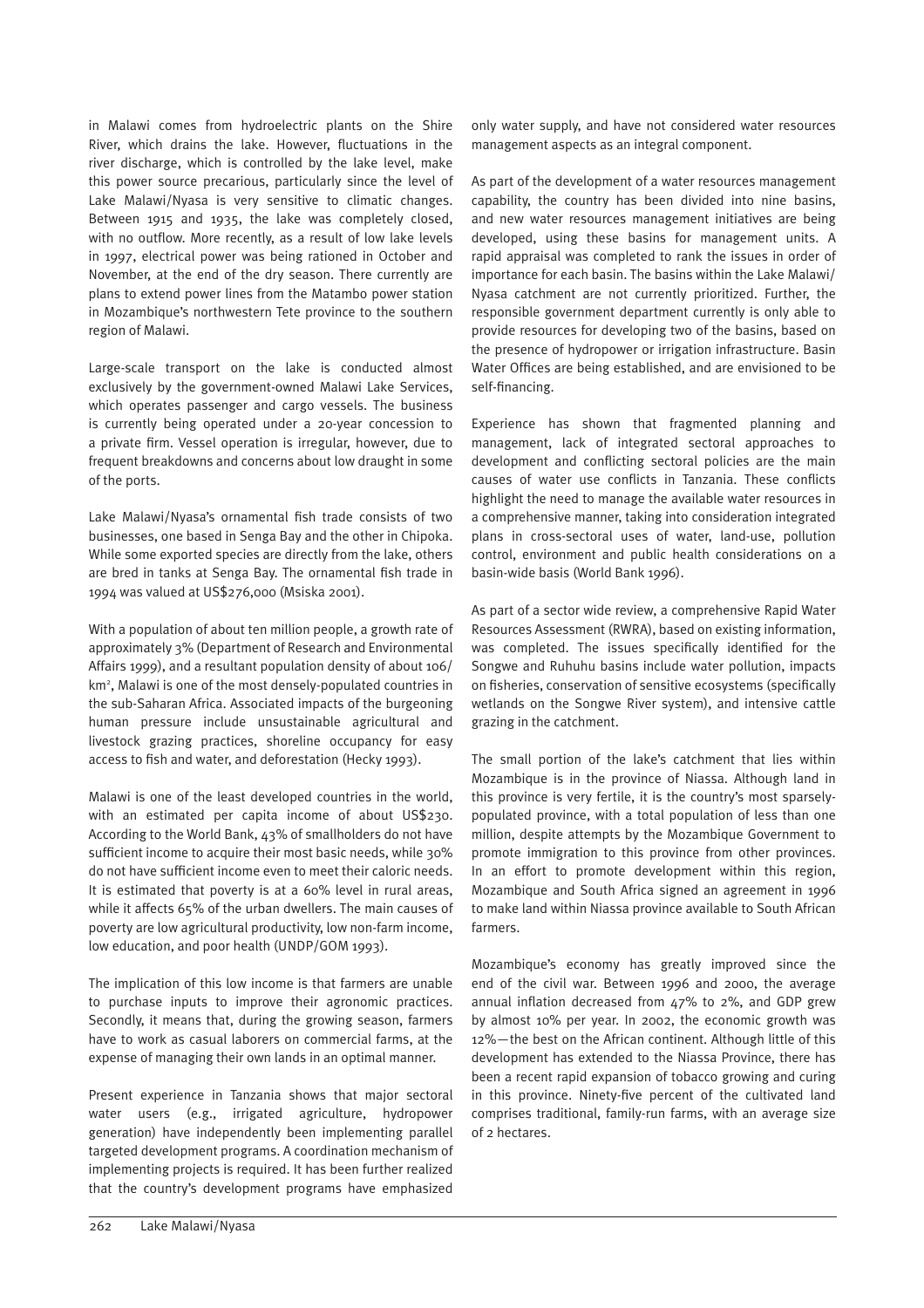#### **3. Biophysical Environment**

#### 3.1 Temporal Trends: Past and Current Conditions

Because of its large volume and long hydraulic residence time (the annual river inflow to the lake is only 0.4% of the lake's total volume), Lake Malawi/Nyasa may respond very slowly to increased inputs of certain contaminants and, therefore, the detection of changes over time may be difficult if only the lake water is monitored. Although monitoring rivers and atmospheric inputs will provide a more sensitive analysis of temporal change, historic data on river water quality is very sparse, with the earliest measurements of atmospheric nutrient deposition made in 1990-91 (Bootsma *et al*. 1996). Nevertheless, historic limnological data suggest the lake may be responding to changes in land use within its catchment.

Because nutrient concentrations are low in Lake Malawi/ Nyasa, phytoplankton concentrations also are low. The surface water concentrations of dissolved nitrogen and phosphorus typically are below 0.4 µmol/L and 0.1 µmol/L respectively, and the chlorophyll-*a* concentrations (used as an index of phytoplankton abundance) are below  $1 \mu g/L$ . There is no evidence that current nutrient concentrations are greater than in earlier years. However, the nutrient concentration is a poor indicator of the rate at which nutrients are delivered to a lake, primarily because nutrients are rapidly assimilated by phytoplankton. Thus, their concentration may remain low even when nutrient delivery rates have increased. While there is insufficient historic data on nutrient inputs from rivers to determine if inputs to the lake have increased, analysis of sediments in the lake provides an alternative method of examining the lake's history. Recent sediment cores suggest that phosphorus inputs to the southern half of the lake have steadily increased over the past half century (Hecky *et al*. 1999). A similar trend is not apparent for the northern half of the lake, although there is some uncertainty as to whether the core data for this region adequately represents recent conditions.

Because phosphorus appears to be an important nutrient controlling phytoplankton production in the lake (Guildford *et al*. 2003), increased inputs of this nutrient might be expected to produce increased phytoplankton abundance. Although there is no strong evidence for this having occurred, a comparison of phytoplankton species composition in sediment cores, and among various studies conducted over the past several decades, suggests there has been a shift in species dominance. In the southern part of the lake, the previouslycommon *Planktolyngbya nyassensis* has been replaced by *Planktolyngbya tallingi*, a species more commonly seen under conditions of higher nutrient concentrations and lower light availability (Hecky *et al*. 1999). In addition, the potentially toxic species *Cylindrospermopsis raciborski* was recently reported. Understanding of the lower food web structure in the lake is insufficient to determine whether or not such changes may affect the zooplankton and fish production. In October 1999, however, a massive fish kill occurred along the entire western

shore of the lake, with toxic algae being a possible cause for this kill.

The most likely cause of the apparent increase in phosphorus input to the lake appears to be land use changes. The majority of the Lake Malawi/Nyasa catchment is in Malawi, where the population has doubled in the past 25 years. Most of the population relies directly on subsistence agriculture for food, with the high population density resulting in the expansion of subsistence agriculture to marginal lands, including wetlands and steep hill slopes. Because application of fertilizers to agricultural land is minimal, it is unlikely that fertilizer application is causing in increased river loads of phosphorus. Rather, erosion of phosphorus-containing soils is the most likely cause of increased phosphorus loading to the lake. An indication of the extent of erosion in the lake catchment is provided by a comparison of dissolved organic carbon (DOC) and particulate organic carbon (POC) concentrations in tributary rivers. In undisturbed rivers, the DOC concentration is generally about 10 times the POC concentration. In contrast, in many Lake Malawi/Nyasa tributaries, the POC concentration is much higher than the DOC concentration (Ramlal *et al*. 2003), suggesting exceptionally high erosion rates within the catchment. Not only do these erosion rates result in accelerated nutrient inputs to the lake, the high suspended sediment loads in rivers increase the turbidity of nearshore waters. Data collected by Duponchelle *et al*. (2000) indicate that greater turbidity leads to decreased body condition in rock-dwelling cichlids in Lake Malawi/Nyasa, and the work of Seehausen *et al*. (1997) on Lake Victoria has shown that increased turbidity can lead to loss of biodiversity among cichlids.

In addition to catchment erosion, a large proportion of the nitrogen and phosphorus entering the lake originates from the atmosphere. There are no historic data for comparing recent measurements, but a global comparison indicates that atmospheric deposition rates of nitrogen and phosphorus in the Lake Malawi/Nyasa region (Bootsma *et al*. 1996, 1999) are among the highest in the published literature. There are several possible causes of these high deposition rates, including the large extent of biomass burning that occurs in this part of Africa (Andreae 1993), and increased exposure of soil to wind erosion, promoted by burning, deforestation and over-grazing of land. Because measurements of atmospheric deposition are usually made over land, it is difficult to determine how accurately these measurements reflect deposition rates on the lake. Based on sampling location relative to wind direction, Bootsma *et al*. (1996, 1999) argue that the rates measured near Monkey Bay and Senga Bay are probably applicable to the lake surface. While further measurements at different locations directly over the lake will result in a better understanding of the magnitude of these inputs and their potential sources, they are unlikely to alter the conclusion that the atmosphere is a major source of nitrogen and phosphorus for the lake.

Changes in land use not only affect erosion and nutrient inputs to the lake, they also appear to have had a significant effect on the hydrology within the catchment. A review of historic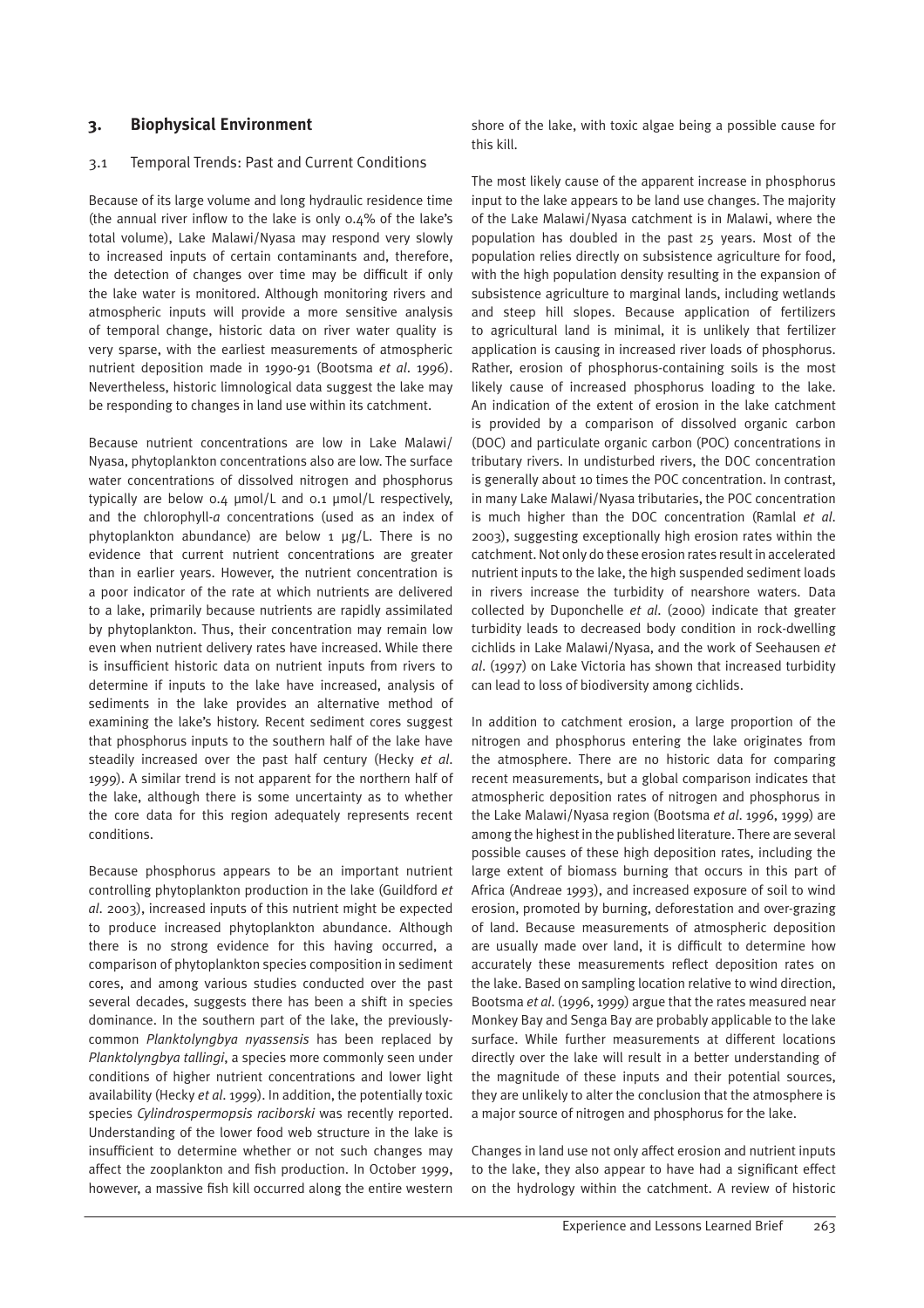lake levels, rainfall records, and land use changes by Calder *et al*. (1995) indicates that between 1967 and 1990, forest cover in the lake catchment decreased from 64% to 51%, resulting in an increased water input to the lake, due to a decrease in terrestrial evapotranspiration rates. As a result, early-1990s lake levels were approximately 1 m higher than they would have been in the absence of this deforestation. While this may appear to be a benefit to the lake, the implications are probably negative for terrestrial systems and for streams and rivers, since stream flow tends to be less stable in deforested catchments.

Lake Malawi/Nyasa has not experienced exotic fish species introductions, such as those that have drastically altered the fish communities of Lake Victoria. However, water hyacinth (*Eichornia crassipes*) was first introduced to Malawi in the 1960s, and is now present in the lake and many of its tributaries. Although the plant is not abundant within the lake, probably due to the low nutrient concentrations, there is potential for water hyacinth to become a problem in the lake if nutrient inputs increase. This may have serious implications for biodiversity, since the lake's richest fish communities are found in the nearshore zone. Most of the water hyacinth currently found in the lake originates in its tributaries, and dies out in the lake. However, within the tributaries, and in the out-flowing Shire River, water hyacinth is abundant, having resulted in problems at the Liwonde barrage and at the Shire River hydro-electricity generating plants. The Malawi government initiated a biological control program in 1995, using the weevil *Neochetina* spp., which appears to have some success (Phiri *et al*. 2001), although water hyacinth remains a problem.

Because there are few large cities in the immediate vicinity of Lake Malawi/Nyasa, industrial and urban influences on the lake appear to have been moderate to date. PCB and DDT levels in the lake are similar to, or slightly lower than, those measured in the Laurentian Great Lakes of North America (Kidd *et al*. 1999). However, measured concentrations of some organochlorines, lindane and dieldrin in air and water indicate that their concentrations will continue to rise in the lake, since they are not yet at equilibrium with the atmosphere. Further, although concentrations of pesticides, PCBs and mercury in most fish from Lake Malawi are low, mercury levels in some larger fish species, such as mpasa (*Opsaridium microlepis*) and ncheni (*Rhamphochromis* spp.) are sufficiently high to be of potential concern to pregnant women and children (Kidd *et al*. 1999).

Even though it has been given little attention to date, climate change has occurred within the Lake Malawi/Nyasa region over the past century, and it will likely be more dramatic over the next century. Vollmer (2002) has meticulously reconstructed historic deep water temperatures for the lake, showing that the hypolimnion has warmed from 22.02°C to 22.74°C between 1939 to 1999. While this increase appears small, it is significant when one considers that the lake is very weakly stratified during the cold, windy season. The implications for lake nutrient cycles, plankton production and fish production depend on whether the surface waters have warmed more or less than the deep waters. If the surface has warmed more than the deep water, vertical mixing will be reduced, resulting in less nutrient supply and lower plankton production. While the current effect of climate warming on the lake is uncertain, air temperatures in this part of Africa are predicted to increase by approximately 4°C over the next century, and will likely alter lake levels, lake hydrodynamics and biogeochemical cycles.

While fishery catches have remained relatively stable in Lake Malawi/Nyasa, the catches of a number of larger, more economically-valuable species have declined dramatically, especially in the lake's southern arms of the lake where fish catches have historically been the greatest. These include catfish (*Bagrus* and *Bathyclarias* species), mpasa (*Opsaridium microlepis*), nchila (*Labeo mesops* and *L. cylindricus*), and chambo (*Oreochromis* species) (FAO 1993; Turner 1994, 1995; Irvine *et al*. 2002). The reduction in numbers of catfish and chambo is due to overfishing, while the decline of potamodromous fishes (mpasa and nchila) is likely due to a combination of overfishing and river and nearshore habitat degradation. The persistence of relatively constant catch rates, despite the declines in several species, is due to increasing fishing pressure and a reduction in net mesh sizes. As a result, the catch per unit effort has declined, as has per capita income (Bulirani 2003). Fish consumption has declined from 14 kg/person/year in the 1970s to less than 6 kg/person/year (Malawi State of the Environment Report, 2002).

To identify potential new fisheries, an ODA/SADC project, Fishery Potential and Productivity of the Pelagic Zone of Lake Malawi/Niassa, was implemented between 1987 and 1994 (field work commenced in 1992). This project identified untouched, deepwater pelagic fish stocks, consisting primarily of *Diplotaxodon* spp. and *Rhamphochromis* spp. (Menz 1995). These stocks have not yet been targeted, however, due to the logistic difficulties associated with the development of a pelagic, deepwater fishery.

Lake Malawi/Nyasa supports an ornamental fish trade, which targets nearshore cichlids, primarily in rocky habitats. This trade provides foreign exchange for Malawi, although its economic significance is probably very minor, relative to the artisanal fishery. There are few data to determine the impacts of this trade on the abundance and diversity of nearshore fish. As a result of escapes and dumping, however, some species have been introduced to parts of the lake in which they were not indigenous, resulting in disruptions of the structure of local fish communities (Ribbink *et al*. 1983).

Based on historic trends of fisheries, water quality, and hydrology, and recent data on river water quality, the main threats to the Lake Malawi/Nyasa ecosystem are:

• overfishing in some areas (nearshore, especially southern end of lake);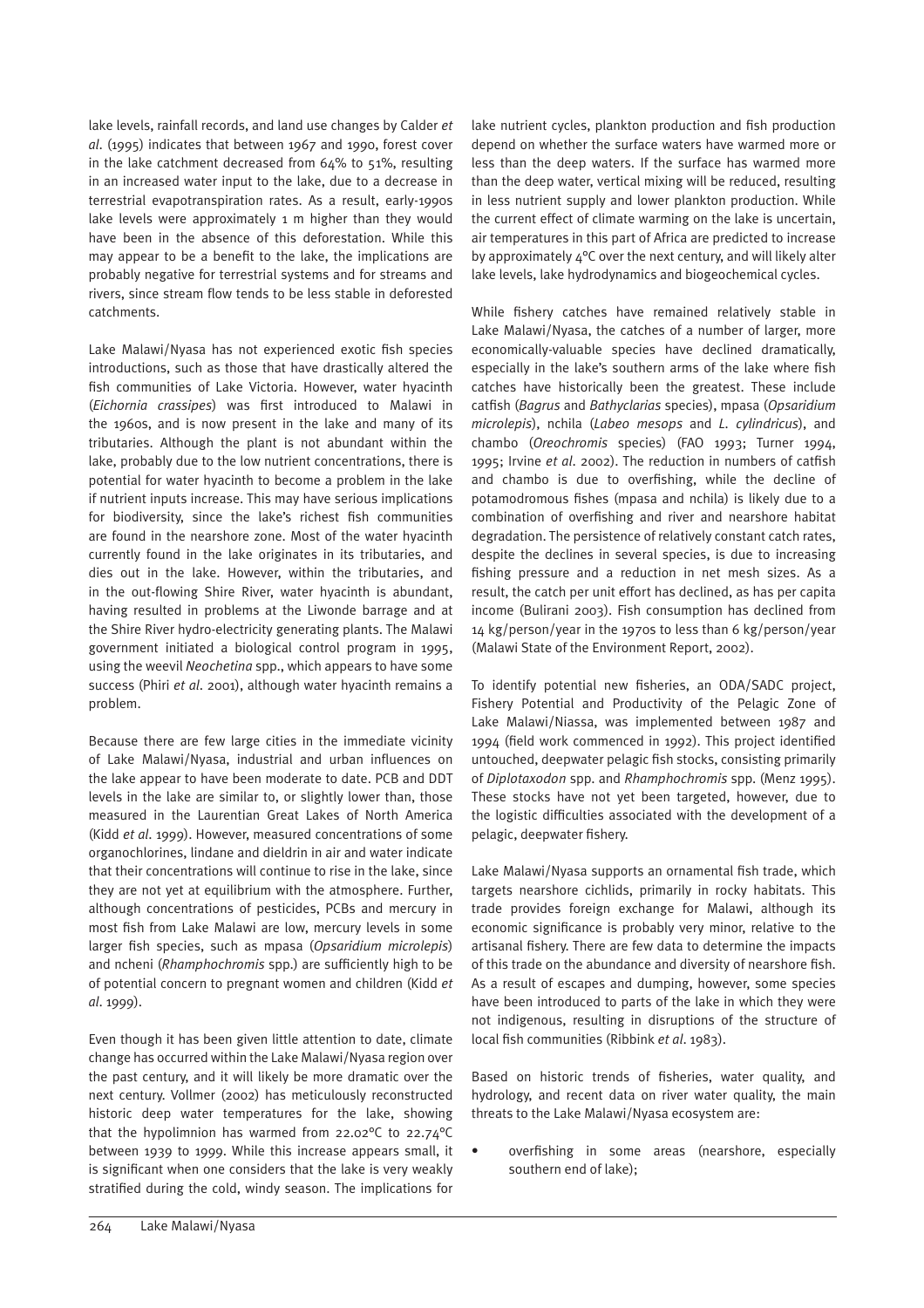- increased nutrient inputs and changes in phytoplankton composition;
- sediment loading;
- loss of biodiversity due to fishing and nearshore water quality impacts; and,
- water levels (re: electricity).

The ultimate causes of these threats, in addition to overfishing, are:

- deforestation;
- sub-optimal agricultural practices;
- biomass burning; and,
- climate change.
- 3.2 Lake and Drainage Basin Resource Conflicts

Almost all resource conflicts within the Lake Malawi/Nyasa basin fall within four categories: (a) overfishing; (b) poor agricultural practices; (c) deforestation; (d) biomass burning.

**Overfishing**. As outlined above, overfishing is the result of increased fishing activity and use of illegal gear to catch smaller fish. This is primarily an issue in the southern part of the lake, as well as in Lake Malombe downstream from Lake Malawi. The problem is largely confined to Malawi, with overfishing not being a major concern in Tanzania or Mozambique. Within some parts of Malawi, the Fisheries Department is unable to collect sufficient data to allow estimates of maximum sustainable yield, or to develop management strategies (e.g., see Sipawe *et al*. 2001). Within the southern part of the lake, moderately good data on catch statistics are collected through trawl surveys and beach monitoring programs. Although these data are used to develop legislation and management strategies for the fishery, the government does not have the necessary financial resources to enforce fisheries regulations. Based on current patterns, the nearshore fisheries of Lake Malawi/Nyasa will continue to deteriorate.

Although the lake is shared among three countries, there presently is minimal conflict related to fish catches within the lake. The Mozambican coast has a low population density and, therefore, fishing pressure is low in this region. The dispute over the border location between Malawi and Tanzania at the northern end of the lake is primarily a political one, resulting in minimal conflicts between fishers of the two countries. This is because the fisheries are confined to nearshore regions, and few Malawians have access to the east side of the lake. However, if efforts are made to exploit the recentlyidentified pelagic fish stocks, the potential for conflicts will increase. This may become an even more contentious issue with the development of the Mtwara corridor, the goal being to promote transportation between Tanzania's Indian Ocean port in Mtwara and the northeast lakeshore region (southwest Tanzania), and to expand industrial activities (including natural resource extraction) within this region.

**Poor Agriculture Practices**. The vast majority of people (80%) living within the Lake Malawi/Nyasa catchment rely directly on agriculture for subsistence. As a result of increasing population density, as well as land tenure reform allocating land to large estates and conservation areas, the amount of land available to rural populations has been decreasing, forcing people to cultivate in marginal areas (wetlands, steep hill slopes, poor soils, etc.) that were previously untouched, with negative social, economic and environmental consequences that will become more severe over time. The governments of the riparian countries will inevitably need to promote economic diversification in order to lessen the direct dependence on land access, although current emphasis is on maximizing agricultural production. A significant proportion of the land in Malawi occupied by tobacco estates remains wooded because the land is being held by owners for future use. Because of the great need for land by smallholders, mechanisms to promote the agricultural utilization of this land are being considered. However, while this may promote agricultural production in the short term, it will have negative consequences with regard to soil erosion, water quality, and fuel wood supply.

In most developed countries, conflicts arise between agriculture and water management sectors because the excessive application of pesticides and fertilizers has negative impacts on the water quality and ecology of rivers and lakes. In the Lake Malawi/Nyasa catchment, soil erosion is the primary means through which agricultural activities affect the rivers and the lake. The impacts of fertilizers and pesticides are relatively small on a whole lake basis, although there is potential for localized impacts, particularly in cotton-growing regions and near large sugar plantations. Because soil erosion is detrimental to both water quality and crop production, there is no inherent conflict between the agricultural water management sectors, and improved soil and water conservation will benefit both sectors. The current challenge is to identify areas within the catchment where soil erosion is the greatest, and to implement feasible strategies to reduce erosion in those areas. Significant progress in this area has been made within the Lake Victoria catchment as a result of extension work conducted through the Lake Victoria Environmental Management Project (LVEMP), and lessons from that project would likely benefit managers within the Lake Malawi/Nyasa catchment.

**Deforestation**. As in the fisheries sector, the governments of the three countries have been unable to enforce forest management regulations, or to adequately monitor and inventory forest resources. Consequently, much of the forest and woodland resources are openly accessible to the public. The great reliance on wood as a fuel source and building material, combined with high population densities, is causing a rapid net loss of forests. While some of this loss is due to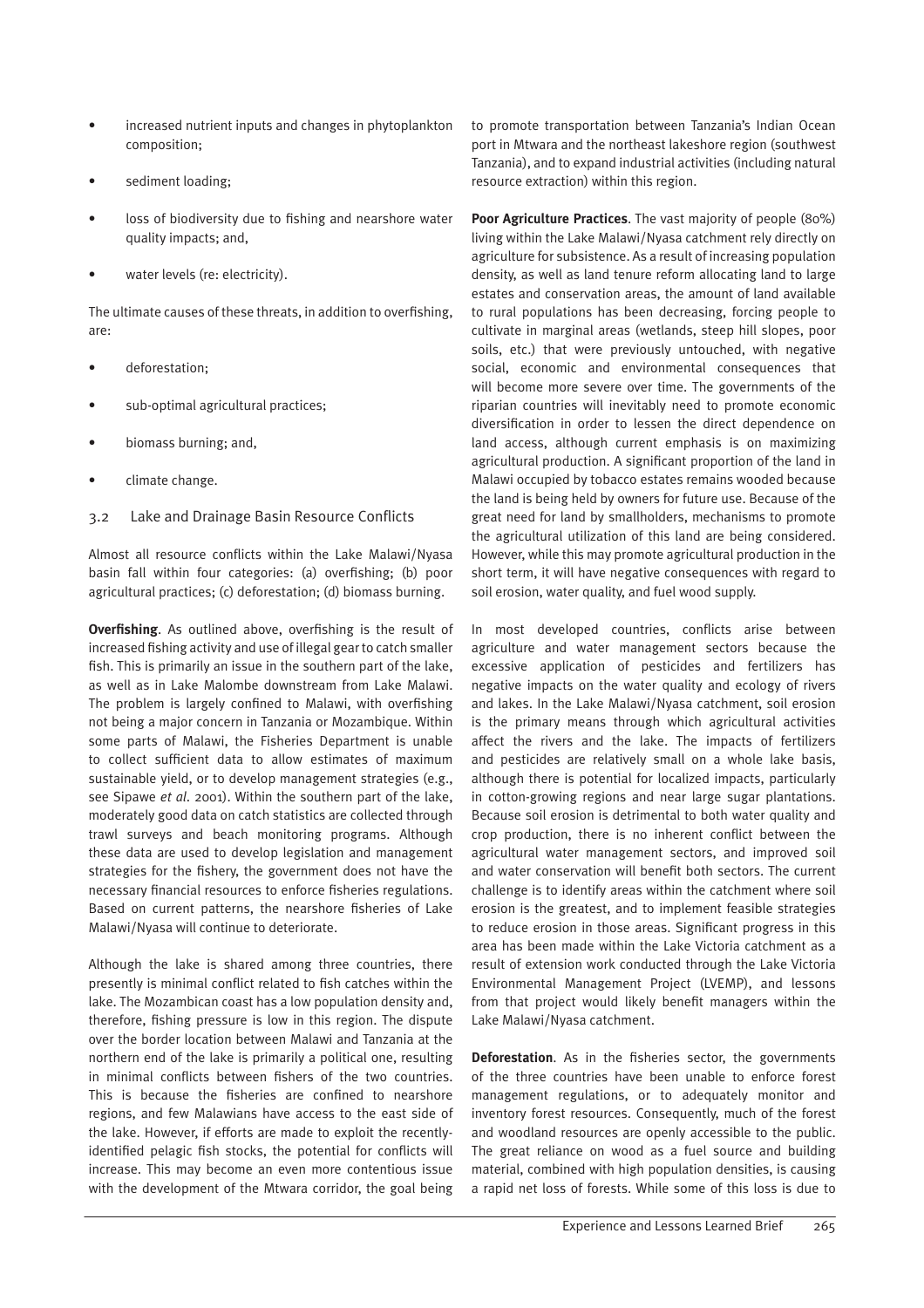slash and burn activities associated with clearance of new land for agriculture, recent analysis of time-series satellite imagery reveals that much of the loss is via gradual attrition (2 to 3% per year) within forest reserves, conservation areas and national parks (Eastman and Toledano 1996). Some efforts have been made to promote forest and wildlife conservation in these areas through education and sustainable utilization (e.g., beekeeping and honey production). As with agriculture, however, the heavy, direct reliance on natural resources for sustenance and income, along with high population density, makes it impossible to both preserve woodlands and ensure the basic needs of people are met. This is perhaps most evident in Lake Malawi National Park, which includes five enclave villages almost completely dependent on trees within the park as a source of fuel and building materials. Regarding lake management, there is a huge disconnect between forest management and water quality management. Although water conservation is recognized by managers as a benefit of forests, catchment hydrology, water quality and fisheries production are not used to measure the success of forest management programs. Indeed, to forest managers, the ecosystem is the forest, not the larger catchment.

**Biomass Burning**. The final resource conflict, biomass burning, is one whose impacts on Lake Malawi/Nyasa have been underappreciated. Although extensive measurements have not been made in many parts of East Africa, as previously noted, several studies (Bootsma *et al*. 1996, 1999; Langenberg *et al*. 2003) indicate a large portion of nitrogen and phosphorus entering the African Great Lakes originates from the atmosphere, with atmospheric nutrient deposition rates being greater in this region than in many other parts of the world. There is strong evidence that these high atmospheric nutrient loads are due directly and indirectly to burning (Bootsma *et al*. 1996). In fact, the region surrounding Lake Malawi/Nyasa is among the most frequently-burned regions of Africa. Although not well documented, there are probably multiple reasons for the burning, including the preparation of fields for cultivation, burning of woodlands to open up agricultural areas, promotion of early growth of grass for grazing animals, hunting, accidental fires, and traditions. Although it is evident that burning results in increased nutrient inputs to the lake, the impacts on lake nutrient cycles and plankton production requires further study. If this input is considered undesirable, reducing the atmospheric inputs to the lake will be an even greater challenge than reducing river inputs, because the former originate from a much larger area than the lake catchment, and their management will require a large effort to address the causes of biomass burning on a large, regional scale. Such an effort will only be successful if implemented from an agricultural perspective, since farmers and rural populations responsible for much of the burning have little incentive to change their practices for the betterment of the lake.

#### **4. Management Environment**

#### 4.1 Government Management

Within each of the three riparian countries, lake research and management activities carried out by government institutions have been limited almost exclusively to fisheries, with the focus being on catch per unit effort (CPUE) data to set fishing restrictions. This work is carried out by the Fisheries Department and the Institute for Fisheries Research (Instituto de Investegação Pesqueira), respectively, in Malawi and Mozambique. In Tanzania, the Tanzania Fisheries Research Institute (TAFIRI) is responsible for fisheries research, with results being provided to the Fisheries Department. While some of these departments have recruited staff with training in areas such as water chemistry and plankton ecology, the relationship between fisheries and water quality, plankton ecology, and land use is given very little attention. Although the importance of biodiversity is recognized, the only management action to address biodiversity conservation has been the establishment of Lake Malawi National Park.

Within the larger catchment, management of natural resources is done on a sector basis. Government institutions directly involved with management of the lake and its resources are listed in Table 2. With the exception of Lake Malawi National Park, all lake management activities are focused exclusively on fisheries.

In addition to being strongly sectoral, natural resource management in the three countries is characterized by top-down management models, with minimal stakeholder involvement. While recent development programs have attempted to foster greater stakeholder input, ironically the lack of stakeholder involvement may be due to the large role that development organizations have played in managing natural resources within the region. Although management activities in the lake have been heavily supported by external development agencies, these agencies also have had a strong hand in directing of management activities as well, with the input of government agencies sometimes being post factum. Similarly, these donor initiatives may actually inhibit inter-

**Table 2. Government Departments in Tanzania, Malawi and Mozambique Directly Involved in Managing Lake Malawi/Nyasa and Its Resources.**

| <b>Tanzania</b>                                   | <b>Malawi</b>                                                            | <b>Mozambique</b>                                            |
|---------------------------------------------------|--------------------------------------------------------------------------|--------------------------------------------------------------|
| Tanzania Fisheries Research Institute<br>(TAFIRI) | Department of Fisheries                                                  | Institute of Fisheries Research                              |
| Tanzania Department of Fisheries                  | Department of National Parks and<br>Wildlife (Lake Malawi National Park) | Institute for Development of Small Scale<br><b>Fisheries</b> |
|                                                   |                                                                          | National Directorate for Fisheries                           |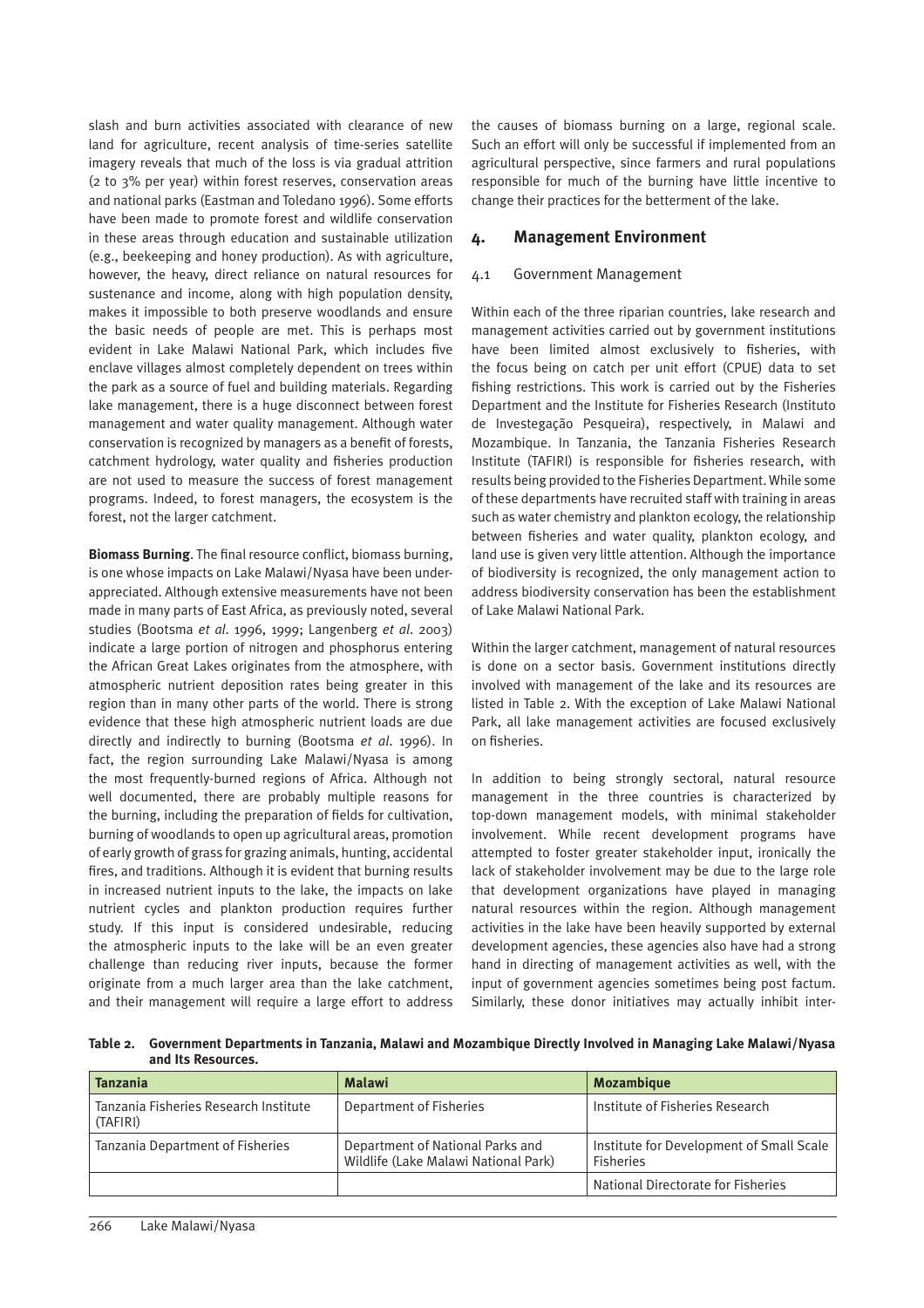sectoral collaboration because they are often developed with predetermined objectives and agendas dealing with specific sectoral problems but ignoring larger, ecosystem-scale issues. In addition, externally-funded programs may demand a great deal of time from senior government staff, detracting from longer-term initiatives that the government is pursuing independently (Bulirani 2003).

Although there currently is little integrated management of natural resources within the catchment and the lake, each government has structures in place to facilitate a transition to ecosystem-based management. In Malawi, a National Environmental Policy was approved by the Cabinet in 1996, being implemented through the Environment Management Act. It establishes a National Council for the Environment, with powers to mediate conflicts, and gives the Environmental Affairs Department responsibility for coordinating environmental monitoring, investments in natural resource sectors, and environmental education. Collaboration within Malawi and, to some degree, among Malawi and the other two countries, also has been promoted by the National Aquatic Resource Management Programme (NARMAP), implemented through the Department of Fisheries, funded by GTZ (Germany), and completed in 2003. While this program does not consider the terrestrial part of the ecosystem, it does attempt to promote collaboration and information sharing among various government and non-government agencies working on the lake, and a research approach that goes beyond the conventional focus on fisheries.

In Tanzania, the National Environmental Management Council (NEMC) has proposed a National Conservation Strategy for Sustainable Development (NCSDD), which includes an Environmental Action Plan that prioritizes natural resource problems, recommends actions, and identifies lead agencies for the actions. The environmental legislation to support this strategy is expected to be completed in 2004. As part of its National Environmental Action Plan, Tanzania has identified six priority environmental concerns, including land degradation, deforestation, water supply and water quality, pollution, deterioration of aquatic systems, loss of wildlife habitat and biodiversity. Overall coordination of natural resource management policy within Tanzania is the responsibility of the Department of Environment, within the Vice President's Office.

Within Mozambique, oversight of natural resource management is the responsibility of the Ministry for the Coordination of Environmental Affairs (MICOA). Management is guided by a number of sectoral policies, those most relevant to the lake being the National Policy on Environment (1995), the National Water Policy (1995), and the National Policy on Fisheries (1996). These policies were developed within sectors, with drafts being circulated among sectors for comment before submission to the Cabinet. In 2003, Mozambique completed the development of a National Environmental Management Programme (NEMP), which defines Mozambique's environmental policy, establishes the legal framework for this policy, and defines the institutional structures to implement the policy and enforce the laws.

The efficacy of these agencies has been limited to date. Although NEMC has had some success in getting various sectoral agencies within Tanzania to adopt a more collaborative, holistic approach to environmental management, little progress has been made in Malawi and Mozambique. There is not only a need to improve communication among departments, but also to have a central body responsible for the overall gathering, processing, and dissemination of environmental information at the ecosystem level, this lesson being emphasized in the final report of the Malawi Environmental Monitoring Program. In each country, significant progress recently has been made in defining long-term environmental management strategies. It is now imperative that these strategies be used to ensure that externally-funded development programs address the identified priority issues, that they mesh with government programs and agendas, and that they are coordinated with each other.

Until recently, there was virtually no coordination among the three countries regarding research and management in the lake and its catchment. In recognition of the need for such coordination, however, the three countries, with support from FAO, have recently (in 2003) developed a draft convention on the sustainable development of the lake and its basin. This draft convention proposes the establishment of a Lake Malawi/Niassa/Nyasa Basin Commission, which would be made up of a Council of Ministers, a Steering Committee, a Permanent Secretary, and a number of Standing Committees dealing with fisheries management, water resources management, and catchment management. Each country also is to establish a National Committee made up of representatives of various natural resource management institutions, academic institutions, private sector, and local community representatives. The Commission's proposed mandate would include data dissemination, promotion of training, public education and research related to the lake and to water resources, monitoring of environmental conditions in the lake basin, and enhancement of cooperation among various governmental and non-governmental agencies involved in activities related to natural resource management in the lake basin.

#### 4.2 Development Programs

Due to extremely limited financial resources for research and management within each of the three countries, activities supported directly by the governments have been confined almost exclusively to monitoring fish catches, and the use of catch data to develop fisheries regulations. Even these activities are limited, however, due to lack of adequate research vessels and frequent breakdowns of available vessels. As a result, most of the research carried out on the lake over the past four decades has been implemented through donor agencies, usually in collaboration with regional fisheries departments. A list of some of the major projects is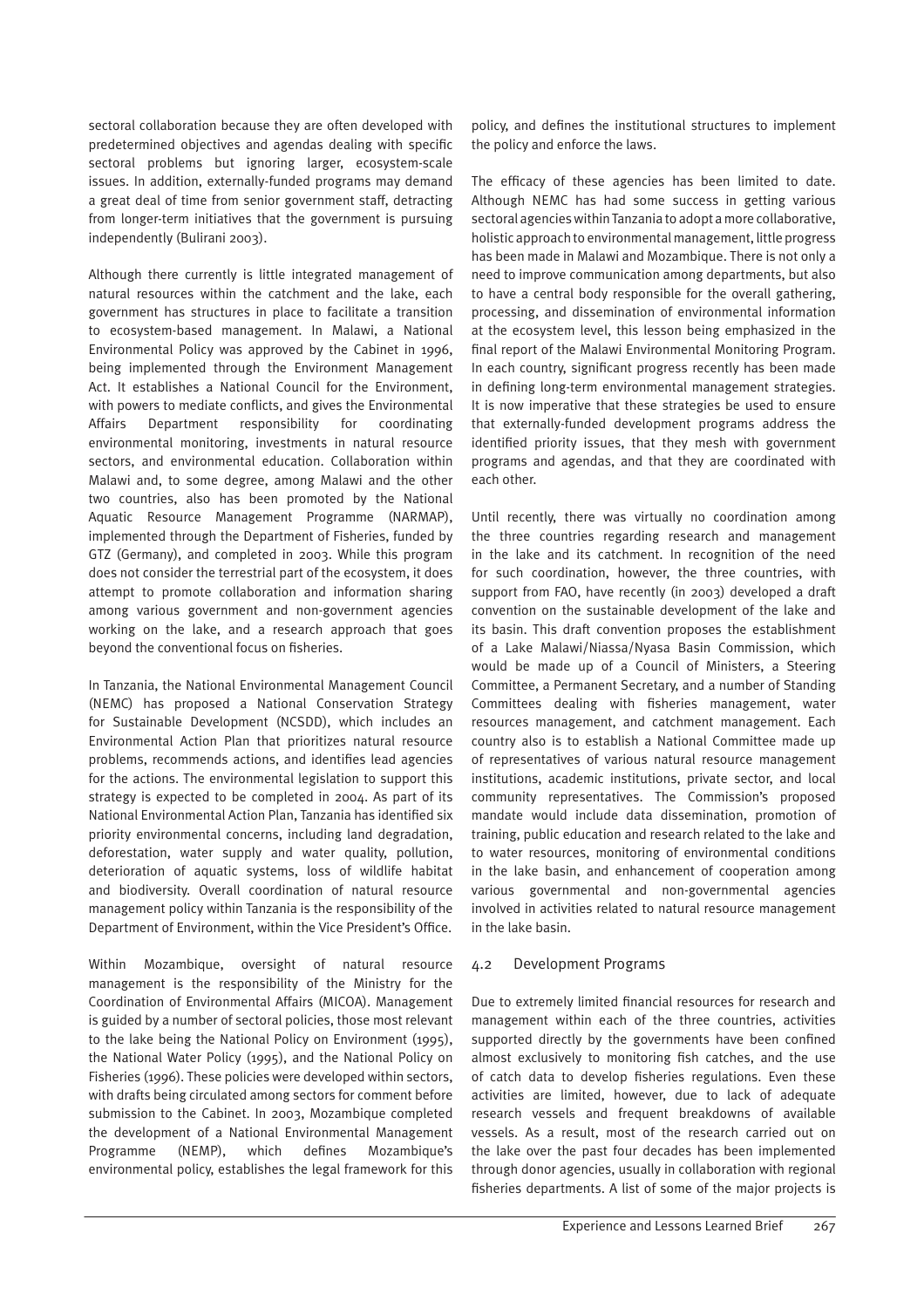given in Table 3. Although this list is not exhaustive, it provides a large enough basis from which an assessment of the benefits of such projects can be made.

The general objective of many of these projects has been to assess the status of various fisheries in Lake Malawi/ Nyasa, and promote better management of these fisheries. Exceptions are the Malawi Environmental Monitoring Program, which focused more specifically on monitoring of terrestrial resources within the lake catchment, and the SADC/GEF Lake Malawi/Nyasa Biodiversity Conservation Project, which focused on biodiversity conservation (one of the six focus areas of the GEF) and, like the MEMP program, took a broad ecosystem approach.

The working strategy of most development projects has been: (a) to carry out some form of research or survey to obtain data; (b) to use these data to better understand the various aspects of the Lake Malawi/Nyasa ecosystem, including social and economic conditions; and (c) to apply this understanding to the development of management strategies to maintain or improve the status of the system with regard to natural resource (especially fish) production, water quality/quantity management, biodiversity conservation, and economic welfare of the riparian populations. Most projects also included training components and outreach components. Most projects have been reasonably successful in regard to points (a) and (b). Much more is know about the Lake Malawi/Nyasa basin ecosystem today than 30 years ago, primarily because of the work carried out by the projects above listed in Table 3, as well as work carried out within various government departments.

|  | Table 3. Selected Development Projects on Lake Malawi/Nyasa between 1970 and 2003. |  |  |  |
|--|------------------------------------------------------------------------------------|--|--|--|
|--|------------------------------------------------------------------------------------|--|--|--|

| <b>Project Title</b>                                                                                                        | <b>Dates</b> | <b>Organization</b>                                                           | <b>Objective</b>                                                                                                                                                                                                                                                              |
|-----------------------------------------------------------------------------------------------------------------------------|--------------|-------------------------------------------------------------------------------|-------------------------------------------------------------------------------------------------------------------------------------------------------------------------------------------------------------------------------------------------------------------------------|
| <b>Fishery Expansion Project</b>                                                                                            | 1977-1981    | UNDP/FAO; Malawi<br>government                                                | Quantify potential yield of pelagic fish stocks<br>in Lake Malawi/Nyasa.                                                                                                                                                                                                      |
| <b>Chambo Project</b>                                                                                                       | 1988-1992    | UNDP/FAO; Malawi<br>government                                                | Develop management plan for Chambo<br>(Oreochromis spp.) in southeast arm of<br>Lake Malawi, upper Shire River, and Lake<br>Malombe.                                                                                                                                          |
| UK/SADC Fisheries Project                                                                                                   | 1987-1994    | UK DfID/SADC, governments<br>of Malawi, Tanzania,<br>Mozambique               | Assess offshore fishery potential of Lake<br>Malawi/Nyasa.                                                                                                                                                                                                                    |
| Lake Malawi Fisheries<br><b>Development Project</b>                                                                         | 1991-2000    | <b>World Bank</b>                                                             | Facilitate access to offshore fishery<br>through privatization of boat construction<br>industry, construction of plank boats, and<br>establishment of credit facilities for fishers.                                                                                          |
| <b>Malawi Environmental</b><br><b>Monitoring Program</b>                                                                    | 1993-1999    | USAID; University of Arizona;<br>Clark University, Malawi<br>government       | Assess current environmental status and<br>rates of change, and improve capacity to<br>assess environmental impact of specific<br>policies.                                                                                                                                   |
| SADC/GEF Lake Malawi/<br><b>Nyasa Biodiversity</b><br><b>Conservation Project</b>                                           | 1995-1999    | SADC; GEF (implemented by<br>World Bank), CIDA; UNDP; UK<br>DfID, DANIDA, FAO | Map diversity and identify threats to<br>lake's biodiversity; propose conservation<br>management strategies; educate public<br>with regard to conservations need; assess<br>environmental legislation and recommend<br>revisions with regard to biodiversity<br>conservation. |
| Ncheni Project                                                                                                              | 1996-2001    | University of Hull;<br>UK DfID, governments of<br>Malawi and Tanzania         | Determine diversity of pelagic cichlids and<br>provide advice on sustainable exploitation.                                                                                                                                                                                    |
| Comprehensive Study on<br>Lake Malawi Ecology for<br><b>Sustainable Utilization</b>                                         | 1998-2001    | JICA; Chancellor College<br>(Malawi)                                          | Develop research facilities at Chancellor<br>College; conduct research on fish genetics.                                                                                                                                                                                      |
| <b>Preparation of a Preliminary</b><br><b>Physical Processes and</b><br><b>Water Quality Model for Lake</b><br>Malawi/Nyasa | 1999-2000    | World Bank; University of<br>Waterloo; Delft Hydraulics;<br>UNU/INWEH         | Develop initial hydrodynamic, water quality,<br>and catchment models for Lake Malawi/<br>Nyasa, and provide training in model use.                                                                                                                                            |
| <b>National Aquatic Resource</b><br><b>Management Programme</b><br>(NARMAP)                                                 | 1997-2003    | GTZ (Germany)                                                                 | Develop inland fisheries and aquaculture;<br>conceptualization of participatory community<br>fisheries management.                                                                                                                                                            |
| Lake Malawi Artisanal<br><b>Fisheries Development</b><br>Project                                                            | 2003-2008    | African Development Bank                                                      | Enhance management and utilization of<br>fisheries resources, and protect tributary<br>watersheds.                                                                                                                                                                            |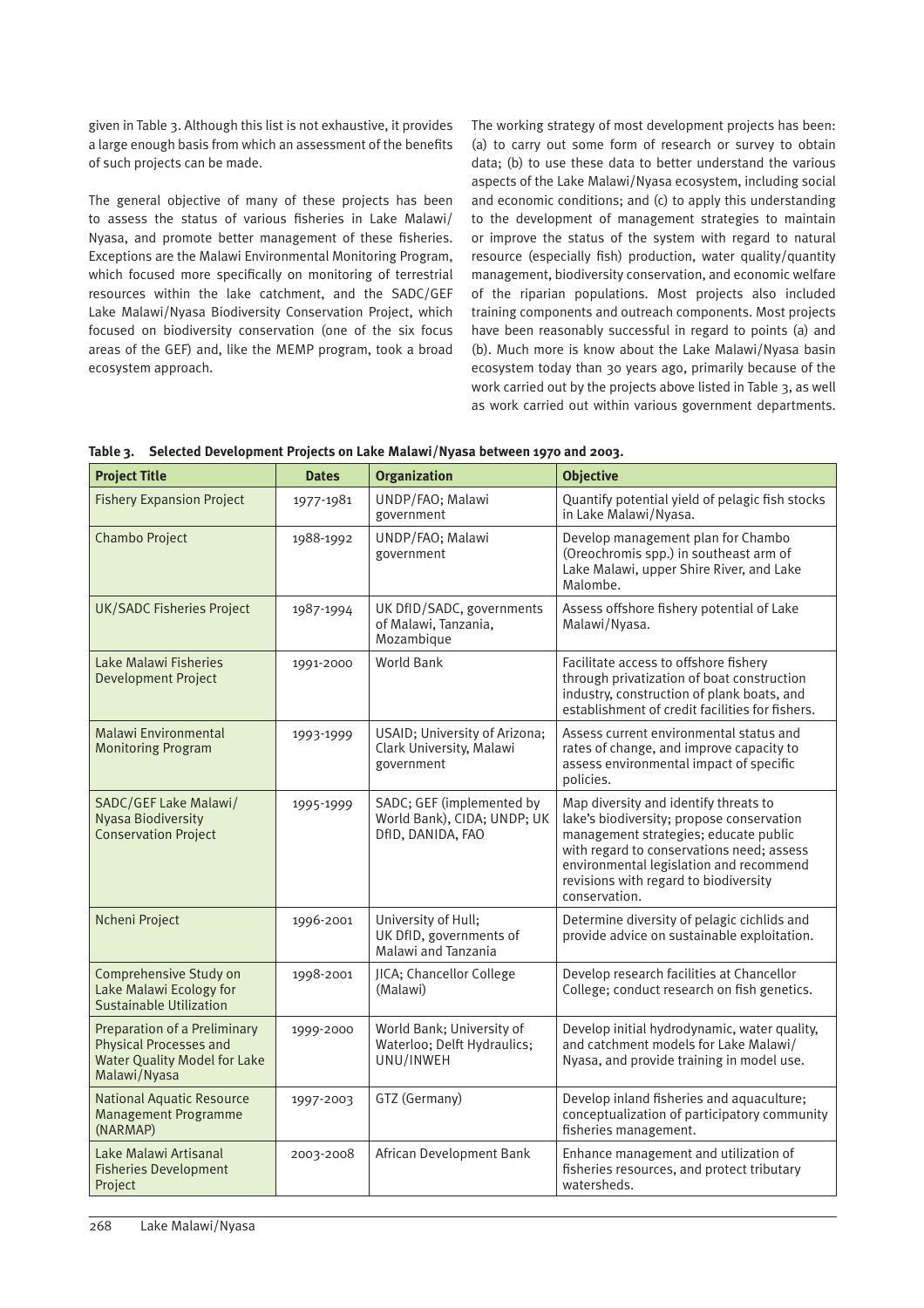The information and understanding resulting from this work is absolutely essential to managing the ecosystem and its resources. This lesson has been learned repeatedly in various parts of the world, an example being the North American Great Lakes, which offer valuable lessons regarding the need for high-quality scientific data for effectively managing large aquatic ecosystems. Only after research indicated which nutrients were responsible for eutrophication, and where these nutrients were coming from, was it possible to develop and implement management strategies to reduce the impacts of eutrophication on the North American Great Lakes. In like manner, fisheries cannot be managed without adequate data on catch trends, fishing effort, and fish ecology. Biodiversity cannot be conserved in the face of intensive resource exploitation without understanding the mechanisms by which human activities may threaten it. Conservation of water quality and quantity, critical for fish production, biodiversity conservation, electric power generation, and human consumption, also requires a thorough understanding of hydrology at the ecosystem scale, and the biogeochemical processes influencing water quality. Research on the Lake Malawi/Nyasa ecosystem, including its drainage basin, has been a critical prerequisite to effective management, and will continue to be essential.

In regard to point (c) on the implementation of management strategies based on data and understanding, most development projects have had limited success. Despite the fact that our understanding of the lake ecosystem is better today than it was 30 years ago, total fish catches in Lake Malawi/Nyasa have declined by approximately 25% (Malawi 2002 State of the Environment Report), with the catch of some species, such as Chambo (*Oreochromis* spp.) declining even more. Although there are no reported species extinctions in the lake, the diversity of fish catches has greatly declined in some areas, some evidence that land use may be having a deleterious effect on water quality (Bootsma and Hecky 1999). There is clearly a need to more effectively translate the results of research into effective management strategies. This implementation is inhibited partly by economic constraints. In the case of fisheries management, strategies require enforcement, but the governments of the riparian countries do not have the financial resources to enforce regulations. One potential solution to this problem is increased involvement of the community in fisheries management, an approach currently being tested in parts of Lake Malawi/Nyasa, and that has achieved some success for Lake Victoria through the Lake Victoria Environmental Management Project, as discussed further below.

# 4.3 Community-Based Natural Resource Management

All three countries are currently implementing government "decentralization". In Tanzania, decentralization policy is enacted through the Regional Administration Act (1997). A 1999 revision of the Local Government Act states that local authorities are to provide for protection and proper

utilization of the environment for sustainable development. In Malawi, decentralization was promoted through the 1998 Local Government Act. In Mozambique, the process of decentralization was initiated in the late 1980s, and has gone through a number of phases in the past 25 years. Mozambique conducted its first local government elections in 1998. In all three countries, the actual implementation of decentralization has been very slow and, although accepted in principle by many citizens, it is not always welcome by officials at regional or district levels, who may be unwilling or unable to assume increased responsibilities caused by decentralization. In Malawi, the process of decentralization, along with a series of frequent changes in government budgeting and accounting systems, has created confusion with the public service (Bulirani 2003).

One of the objectives of decentralization is to give communities greater control over managing local resources. While this has not been done with regard to terrestrial resources in the lake catchment, a large number of Beach Village Committees (BVCs) have been established in Malawi, both on Lake Malawi/Nyasa and on Lake Malombe, with the objective of promoting local management of artisanal fisheries. This was first initiated through the GTZ-funded National Aquatic Resources Management Program, with the initiative formally recognized by the government with the enactment of the Fisheries Conservation and Management Act in 1997. The success of these committees has been equivocal to date. Problems include internal conflict within BVCs, corruption, inadequate education of committee members, disparities between regulations for artisanal versus commercial fishers, and the apparent unwillingness of the Fisheries Department to transfer authority to the local level (Dobson and Lynch 2003).

# **5. Lessons Learned**

#### 5.1 The Need for an Ecosystem Approach

Although the fisheries departments in the three countries recognize that fish production and biodiversity conservation are linked to plankton ecology, nutrient cycling, physical limnology, and land-lake interaction, financial constraints restrict their activities to the most pressing concerns of fish production and fish catches. This approach has sufficed in the past, when external impacts on the lake were minimal, and fishing was the primary impact humans had on the lake. But as the population density has increased, so has the variety of ways in which human activities are affecting the lake, with signs that fish production and biodiversity in the African Great Lakes are now being influenced by factors other than fishing pressure, including the atmospheric deposition of nutrients (Bootsma *et al*. 1996), increased inputs of nutrients and sediments from the catchment basin (Hecky *et al*. 2003), changes in plankton community composition (Bootsma and Hecky 1999), climate change (Verburg *et al*. 2003) and alteration of habitat, including siltation and altered hydrology of rivers and streams (Calder *et al*. 1995). Thus, effective lake management will require an expansion, from the focus on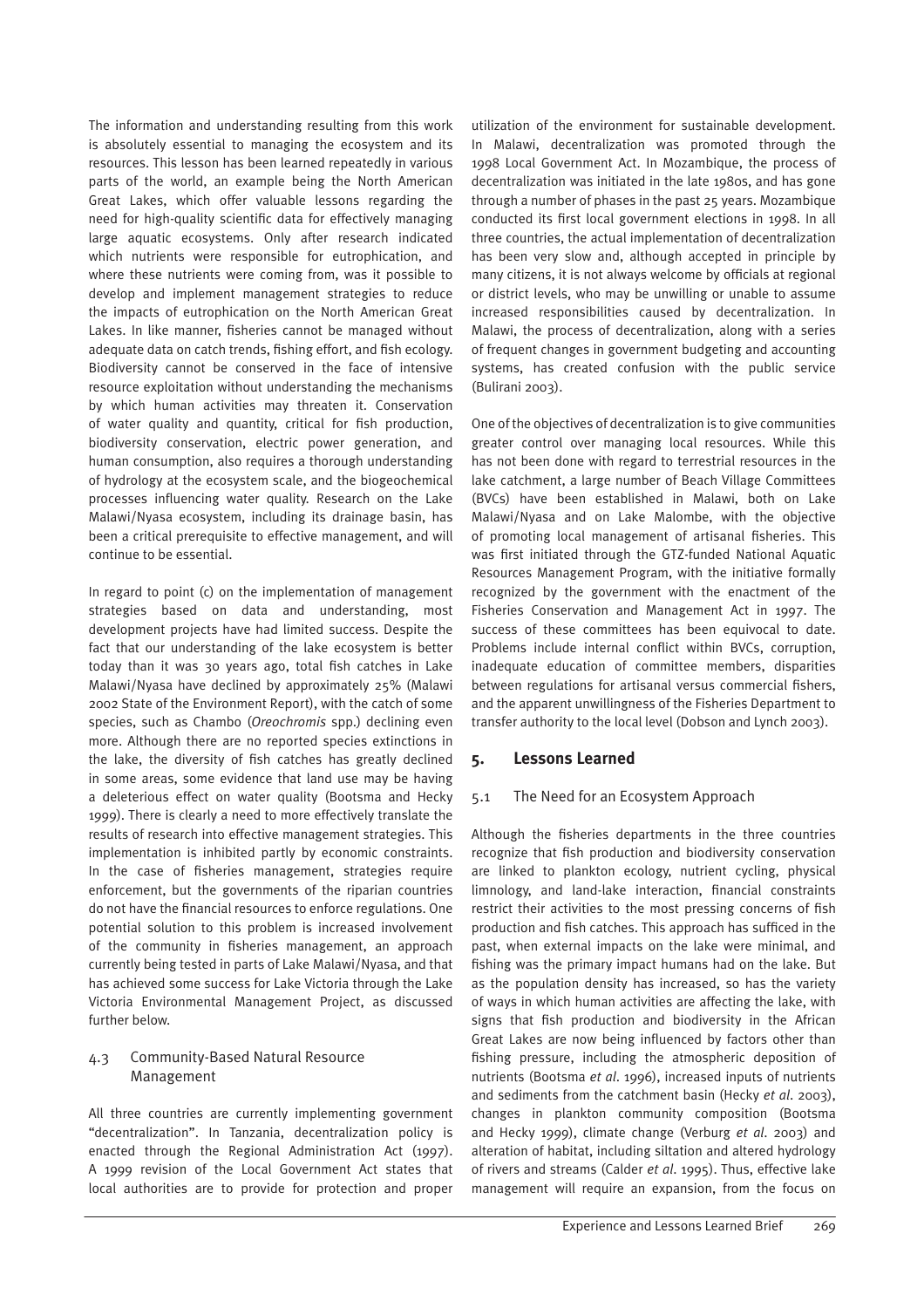fishing activities, to an ecosystem approach accounting for the relationship between fish, water quality, and hydrology, and the ways in which human activities are affecting them.

There is currently no government agency in any of the three countries responsible for monitoring or managing water quality in Lake Malawi/Nyasa. Although there are departments in each country responsible for overseeing water supply, these agencies deal primarily with domestic water supply, and do very little monitoring of water quality in the lake. The fact that no agencies are responsible for monitoring or managing water quality in the lake reflects the narrow focus of each of the natural resource management agencies.

As a natural resource, water is much more mobile than most. It is a medium that connects almost all natural resource management sectors, including forestry, agriculture, water supply, national parks and fisheries, with the lake and the fisheries being at the bottom (i.e., receiving end) of the hydraulic gradient. Until recently (i.e., the beginning of the last century), the impacts of various types of land use on hydrology and water quality in the Lake Malawi/Nyasa catchment were not great. When population densities were low, and urban/industrial development minimal, human activities in the terrestrial part of the catchment had little impact on water quality, biodiversity and fish production in the lake. However, it became apparent several decades ago that habitat degradation might be responsible for the declining riverine cyprinid fisheries, especially *Labeo* species (Alimoso *et al*. 1990), suggesting that the rivers and lake could not be managed in isolation. Due to its mobility, and its potential to be altered between the location of rainfall and the point of entry to the lake, water quality cannot be managed within a sector, or within geographic boundaries that ignore hydrologic boundaries. Thus, water quality/quantity problems in Lake Malawi/Nyasa cannot be managed within the lake; rather, they must be addressed upstream, in the forests, farmland, parks, and cities. Water quality management (and lake management)

requires an ecosystem approach. Unfortunately, this approach is currently very weak in all three riparian countries.

Because there was not a great need for an ecosystem approach until relatively recently, it would be incorrect to state that recognition of the need for this approach is the result of a "lesson learned" in the Lake Malawi/Nyasa ecosystem. However, this lesson has been learned in other systems, including Lake Victoria and the North American Great Lakes. Thus, the Lake Malawi/Nyasa community of stakeholders has the opportunity to learn from these other systems, and develop an integrated management strategy that will prevent ecosystem alteration from becoming as extreme as it has in other large lakes around the world.

The need for a catchment-wide, international organization, such as the proposed Lake Basin Commission mentioned in section 4.1, is primarily a result of the need for an ecosystem approach. Until recently, there was not a strong need for coordination among the three countries in regard to lake management. Although fishing was the main activity affecting the lake, the impact of Mozambique on the fishery has been negligible, and there have been no significant disputes between Malawi and Tanzania regarding the fisheries at the northern end of the lake. Unlike Lake Victoria, where three countries each have had a significant stake in, and impact on, the lake's fisheries, Lake Malawi has experienced no real need for a fisheries management organization. But, as population density and land use intensity continue to increase in the Tanzanian and Mozambican portions of the catchment, and as exploitation of pelagic fish stocks in the northern part of the lake becomes more feasible (e.g., through development of the Mtwara corridor), the need for a coordinated ecosystem management approach also continues to increase. While this need was acknowledged in two recent projects on the lake (UK/SADC Fisheries Project; SADC/GEF Biodiversity Project), these projects had limited success in promoting collaboration among the three countries. As pointed out

| Table 4.    National Agencies in the Lake Malawi/Nyasa Catchment That May Potentially Play a Role in Development of an |
|------------------------------------------------------------------------------------------------------------------------|
| <b>Ecosystem Management Strategy</b> (Note: This list is not exhaustive).                                              |

| <b>Malawi</b>                                 | <b>Tanzania</b>                                   | <b>Mozambique</b>                                                 |  |
|-----------------------------------------------|---------------------------------------------------|-------------------------------------------------------------------|--|
| Land Resources and Conservation<br>Department | Ministry of Water, Water Resources<br>Department  | Institute of Fisheries Research                                   |  |
| Department of Forestry                        | Department of Forestry                            | Institute for Development of Small Scale<br><b>Fisheries</b>      |  |
| Department of Agriculture                     | Department of Wildlife                            | National Directorate for Fisheries                                |  |
| Department of National Parks and<br>Wildlife  | Department of Fisheries                           | National Directorate for Water                                    |  |
| <b>Fisheries Department</b>                   | Tanzania Fisheries Research Institute             | Ministry for the Coordination of<br>Environmental Affairs (MICOA) |  |
| Department of Environmental Affairs<br>(DEA)  | National Environment Management<br>Council (NEMC) | Ministry of Agriculture and Rural<br>Development                  |  |
| National Research Council                     | University of Dar Es Salaam                       | National Directorate of Forestry and<br>Wildlife                  |  |
| University of Malawi                          |                                                   | Niassa Provincial Deptartment of Water<br>and Sanitation          |  |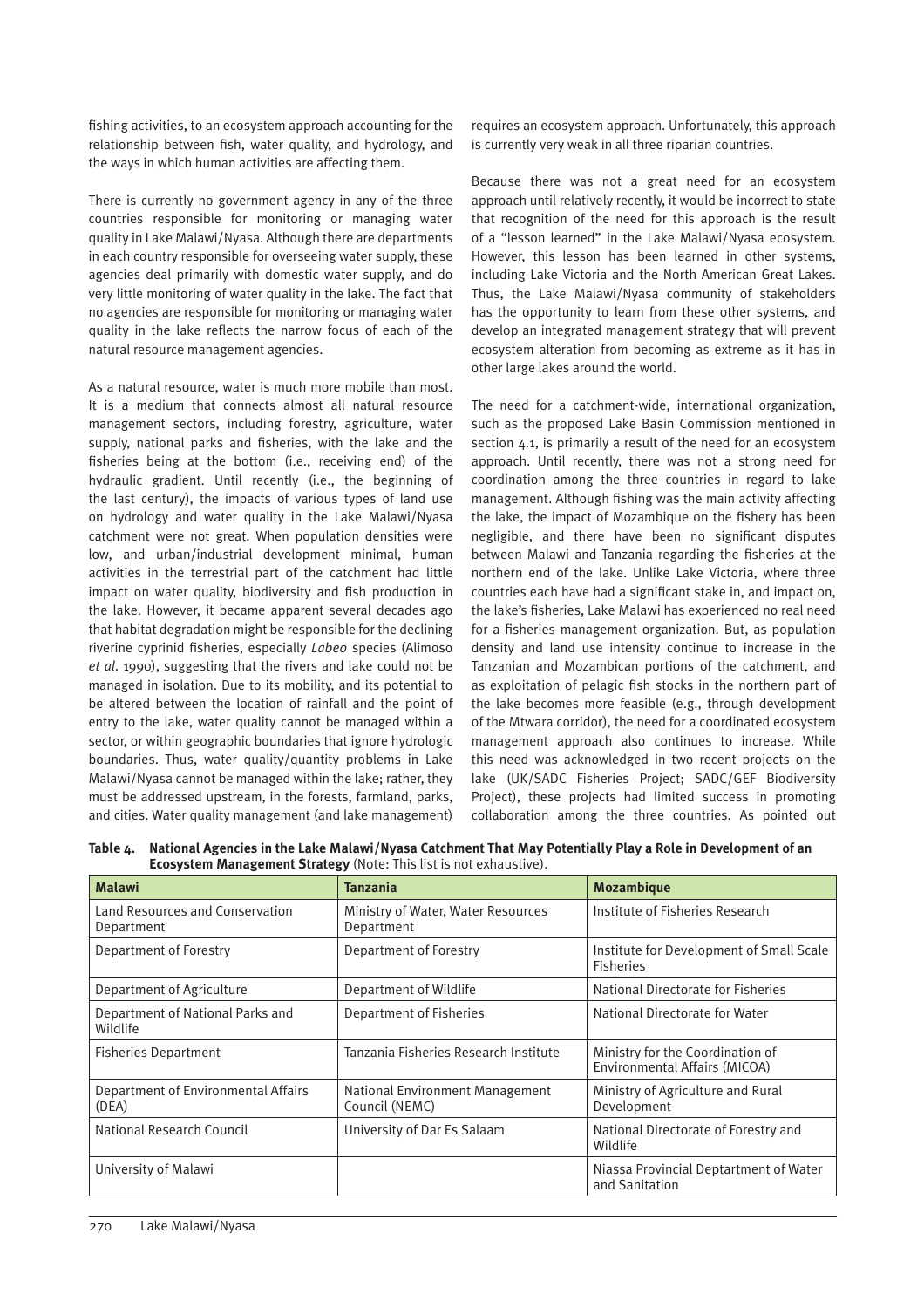in the Implementation Completion Report for the second project, creating an organization in which equitable treatment is maintained, while at the same time ensuring the benefits and responsibilities of each country are proportional to their impacts on the ecosystem, is a sensitive task. This is especially the case for Lake Malawi/Nyasa, which is impacted largely by activities within the country of Malawi, and minimally by Mozambique. Based on experiences in the above two projects, it will be critical during development of any tri-national lake basin organization to be very specific from the outset about the relative roles and responsibilities of each country within the organization. Agreement on the initial definition of these roles may be a challenge, since there is potential for conflict between political agendas, and the realities of management priorities within the basin. But an agreement that is specific, with regard to details of organizational structure, membership, funding, management and country obligations, will help to secure the long-term viability of this approach.

By definition, the ecosystem approach is multidisciplinary, requiring involvement of a number of different environmental sectors, including fisheries, hydrology, agriculture and forestry. Various government agencies that might be involved in an ecosystem management approach for Lake Malawi/Nyasa are listed in Table 4.

At a Lake Malawi/Nyasa modeling workshop held in Lilongwe, Malawi in 2000, representatives from a number of these agencies discussed the need for an ecosystem approach for natural resource management in the Lake Malawi/Nyasa catchment. There was unanimous agreement on the need for such an approach (the workshop results are presented as an appendix in the Final Report: Preparation of a Preliminary Physical Processes and Water Quality Model for Lake Malawi/ Nyasa, available at http://www.uwm.edu/People/hbootsma/ Lake%20Malawi/Model%20Report/Mdlind.htm).

It also was recognized that changes may be necessary in the approach that the various agencies take to natural resource management. In particular, it was pointed out that implementation of an ecosystem approach requires improved communication among the various sectors, and among the three countries. Agriculture and Forestry managers need to hear from Fisheries managers/researchers about how deforestation, soil erosion, chemical use, and biomass burning affect the lake and its biota. Fisheries managers need to know which parts of the catchment are most impacted by deforestation and poor agricultural practices. Based on this communication, these agencies, ideally under the umbrella of an overseeing environmental agency, need to identify and prioritize problems and develop coordinated management strategies. It was recommended that this could be facilitated partly by regional workshops focusing on the theme of water quality conservation, by development of a Lake Malawi/Nyasa internet site, and by a "mini monograph" on Lake Malawi and its catchment, providing all relevant agencies with an overview of current management issues within the lake and its surrounding terrestrial catchment. However, the most urgent

need is for establishment of a regional organization devoted to the harmonization of management strategies within the Lake Malawi/Nyasa catchment. As pointed out above, this process recently was initiated through the proposal of a Lake Malawi/Niassa/Nyasa Basin Commission. Establishment of a lake basin commission, with sufficient clout to promote better communication and collaboration within and between countries, will be a major step forward in managing the Lake Malawi/Nyasa ecosystem.

One potential pitfall of the ecosystem approach is that it is so large scale that objectives may seem out of reach. In many cases, although problems are identified and management strategies designed, and even though general objectives are defined (e.g., improved water quality or reduced soil erosion), these objectives are not well quantified and timelines not set. In implementing management strategies, it is critical that quantitative, realistic goals are defined, and target dates for achieving these goals are set. This has rarely been done in natural resource management plans within the Lake Malawi/ Nyasa ecosystem. Examples of quantitative goals include the specification of suspended solids loads in key rivers, specification of nutrient concentrations in rivers, or a targeted catch for a given fish species. These goals and schedules must be agreed to by all relevant management agencies in each riparian country. By setting specific goals and timelines, it becomes possible to determine the degree of success. Without some quantification of success, the management strategies become an end in themselves, with a loss of interest and motivation over time. Critical to this process is the monitoring of environmental conditions, since data collected through monitoring is the yardstick by which success is measured.

#### 5.2 The Need for Integration of Research Findings into Management Strategies

In addition to the need for more inter-sectoral collaboration, a number of agencies stated a need for better communication between researchers and managers/policymakers within departments, between departments (e.g., TAFIRI and the Fisheries Department in Tanzania), and among countries. There appear to be two causes of this problem. In some cases, researchers are not proactive about providing their results to managers and policymakers and, therefore, thereby hindering an effective decision-making process. This can be solved by setting schedules for regular dissemination of research reports, and organizing regular workshops. Further, it appears that researchers often assume their results will be understood and applied by managers, and they typically do not follow through to determine how the results of their work are used.

This problem also is common in development projects, which tend to last long enough to gather and analyze information, but not long enough to follow through with the implementation of results. This is partly because implementation is usually viewed as the responsibility of governments. As mentioned above, however, many projects do not produce highly trained researchers and managers capable of independently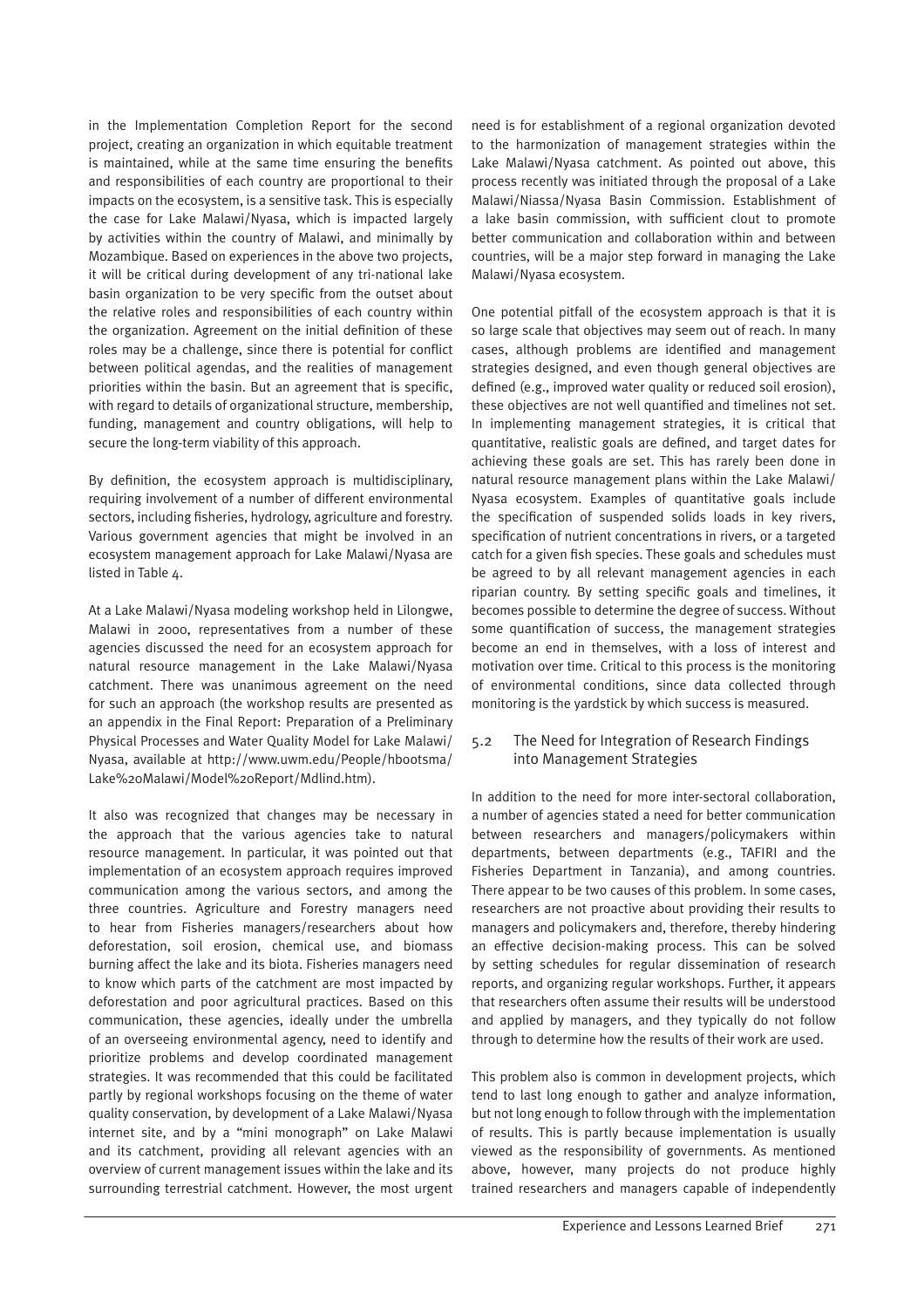continuing research initiated by a project, or determining how the research results should be applied to management strategies. As a result, projects often end with the convening of a final workshop, at which final reports are provided, but little momentum is carried forward. This problem can be exacerbated by the lack of interest or political will by government agencies to follow through on project recommendations. Only government agencies, and the individuals within those agencies that have heavily invested in the design and implementation of a project will be committed to following through with the application of the project results.

Recognizing the need for better communication, a recent NARMAP workshop was held in Malawi, with the objective of defining the structure for a network for fisheries and aquatic research (with the proposed acronym of NETFISHAR). The objective is to promote communication and dissemination of information among network members, and provision of information to the general public. While some progress has been made in defining the structure and membership of this network, the mechanisms for communication and information dissemination are still not well defined.

#### 5.3 The Potential for Community-Based Management

A community-based management approach seems very appealing, because it places more power in the hands of resource users, and offers a potential solution to the problem of governments' inability to enforce regulations. As pointed out above, however, efforts to promote community-based management of fisheries by establishing Beach Village Committees on Lake Malombe and Lake Malawi/Nyasa have met with limited success (Dobson and Lynch 2003).

A number of recommendations were made in a recent workshop (NARMAP 2001) to improve the success rate of this approach, including:

- The "community" must be well-defined;
- There is a need to distinguish between land-based and lake-based communities;
- A community-based management approach must build on existing management systems in communities (e.g., traditional authorities);
- There is a need to assess the commitment of migrant fishers to this approach;
- There is no single model that can be applied to all communities, with different fisheries perhaps needing different management models;
- There is a need to better define the role of the Department of Fisheries in this new paradigm; and,

• Research results must be better disseminated and explained to communities.

In addition to these recommendations, the workshop concluded there was insufficient information on fish marketing at local and regional levels, and that the economic links between fishing and local non-fishing communities are not well-understood. In a survey of fishers, for example, Donda and Bell (1993) found that, while fishers are open to measures that will improve fishery income, they often are often reluctant to adopt such measures if they involve short-term sacrifices and social disruption.

Although co-management may resolve some fisheries management problems, it will not solve two basic problems: (a) the demands for natural resources exceeds the supply, and (b) continued access to fisheries as a "commons" will always result in over-exploitation (Brox 1992). Real relief will only come when the economic base of rural communities is diversified, with a decreased direct reliance on natural resources for sustenance and income (Hara 2001).

#### 5.4 The Need for Knowledge and Education

Most development projects related to Lake Malawi/Nyasa have included some type of educational component (usually referred to as "capacity building"). In many cases, the capacity building takes the form of counterpart positions, in which one or more national trainees are assigned to work with an expert during the course of a project. In some cases, training also has included provision of formal education at the Master's or Ph.D. level. This education is generally obtained at a foreign institution, usually in Europe or North America, but is occasionally facilitated through a university in Malawi or another African country.

Training and education of qualified professionals are primary prerequisites for effective lake basin management. For example, educated scientists must monitor water quality and the health of fish stocks, and determine the processes that affect these properties. Educated managers must determine the strategic actions necessary to maintain high water quality and fishery yields. Both scientists and managers must advise policymakers on appropriate strategies to facilitate conservation of water quality, fish production, and biodiversity. Indeed, the education of highly qualified researchers and managers is probably the single most important contribution that development projects can make to the sustained management of the Lake Malawi/Nyasa basin, and the economic welfare of the region as a whole. Osita Ogbu of the African Technology Policy Studies Network has pointed out that, "With knowledge you create your own wealth, with aid you create dependency." Nevertheless, the numerous development projects conducted in the Lake Malawi/Nyasa basin over the past four decades have met with limited success in this regard, due primarily to four major impediments that currently limit the effectiveness of training within development projects: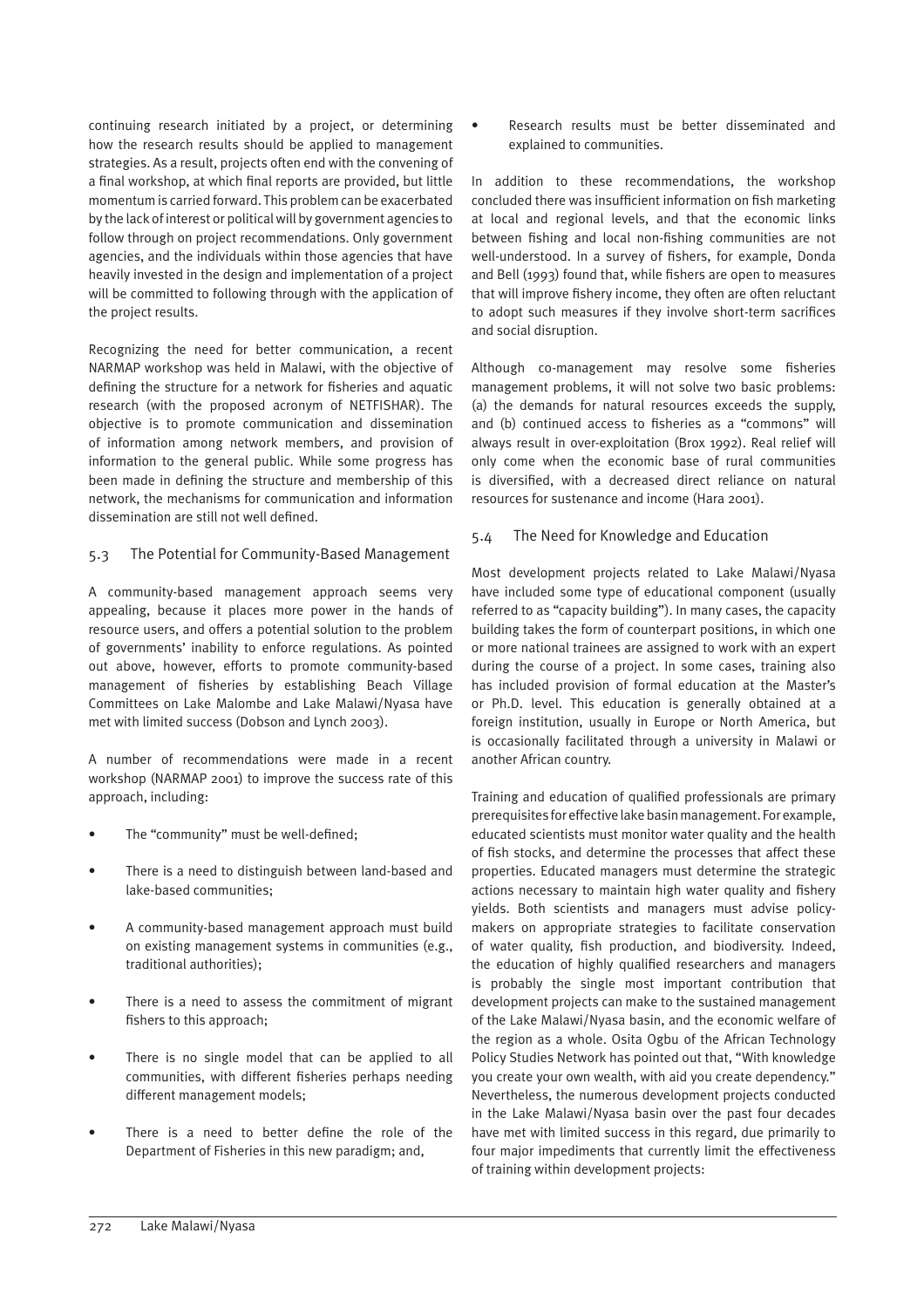**The lack of proper training in the aquatic sciences at the undergraduate level**. The goal of most development projects with regard to education is to produce professionals capable of working independently in doing scientific research, ecosystem management, and environmental policy-making. Professionals with this capacity generally require a Ph.D. or, at least a Master's degree, in their respective field. Completion of these degrees usually requires two to five years, which is similar to or longer than the lifespan of most development projects. Thus, these projects require recruits adequately trained at the undergraduate level, and ready to enter directly into a Master's or Ph.D. program in aquatic sciences. Identifying such recruits within East Africa is difficult, particularly within Malawi, this problem being specifically highlighted in both the SADC/GEF Lake Malawi/Nyasa Biodiversity Conservation Project, and the USAID-funded Malawi Environmental Monitoring Program. As a result, there is stiff competition among natural resource management development projects for education counterpart staff with adequate undergraduate training. Many projects end up recruiting under-qualified counterparts. Although valuable training is still received, it is typically at the technical, rather than senior level. As a result, these projects fail to produce national leaders in the areas of research and management.

There are two possible solutions to this problem in the Lake Malawi/Nyasa region. The first is to have development programs include more training at the undergraduate level. However, there are two impediments to this approach: (a) the required educational programs are often not available in regional universities, making it necessary to send trainees out of the country, and (b) the requirement for a 6-10 year training program, if the goal is to ultimately produce professionals at the Master's and Ph.D. level, which is beyond the lifespan of most development projects.

The second solution is to work with regional post-secondary educational institutions to develop undergraduate programs that more directly address aquatic sciences. Areas in which educational capacity can be strengthened include natural resource management, limnology (aquatic chemistry, hydrology, hydrodynamics, plankton ecology), and fish biology/ecology.

**The lack of a suitable post-project environment in which trained professionals can apply their skills toward research and management**. In many cases, although trainees conduct their work in a highly goal-oriented and logistically wellsupported project environment, this direction and support are quickly lost upon completion of a project. Although this lesson has been learned repeatedly over four decades of development projects, many projects are still designed with the assumption that trainees will ensure continued research and implementation of results after formal project completion. This generally does not happen, however, for several reasons. Lack of funds prevents continued work in many cases, including funds for equipment operation (including boats and ships), equipment maintenance, and expendable supplies and on-going expenses associated with research and management

implementation. Departmental motivation/political will also is an impediment; unless department heads are seriously committed to the objectives of a development program, logistic support for achieving them will disappear soon after external support ceases.

Logistic and intellectual support also will help maintain motivation in trained scientists and managers, which can be facilitated to a large degree through regional and international collaboration. For example, the development of long-term relationships between research institutions in the Lake Malawi/Nyasa region and those in developed countries and in other parts of Africa will allow regional scientists and managers to conduct their work in a more global context, thereby allowing them to more easily stay abreast of current knowledge, and to be part of a larger community that fosters intellectual excellence.

**The loss of highly trained professionals to other countries**. A relatively large number of professionals trained through development projects eventually leave their home countries. Some do not return after receiving their degrees, while others may return, but eventually find positions in other countries. Although this problem is ultimately the result of economic conditions in the home country, there are actions that development projects, along with national governments, can take to improve the retention of trained professionals, including: (a) The working environment must be improved so that good work is rewarded. In many government positions, promotion is based more on length of service (seniority) than on performance; thus, there is little motivation for professionals to perform to standards of excellence, as well as frustration for those who do; (b) Trained professionals must have continued financial and intellectual support following the termination of a project. This can take the form of a commitment by their government department or institution for a minimal amount of support, or a commitment by the funding agency for a continued, moderate amount of financial support following the end of a project's main initial phases. Some efforts have been made to provide continued funding sources for African scientists on a competitive basis (e.g., the Wildlife Conservation Society's Africa Program; the Environmental Change Program of START (System for Analysis, Research and Training)), and increased support through such programs will likely increase the probability of retaining professionals in their home countries.

**The high turnover rate of government positions**. In all three Lake Malawi/Nyasa riparian countries (Malawi, Tanzania, Mozambique), government positions tend to be transient, with government employees frequently re-located within, and occasionally between, departments. Thus, many staff receiving specialized training in the context of a development project find themselves in positions where there is no need or motivation to apply the training they received. For example, staff in the Malawi Department of National Parks and Wildlife, who work in Lake Malawi National Park, will require specialized training in fish identification, SCUBA diving, and aquatic ecology. If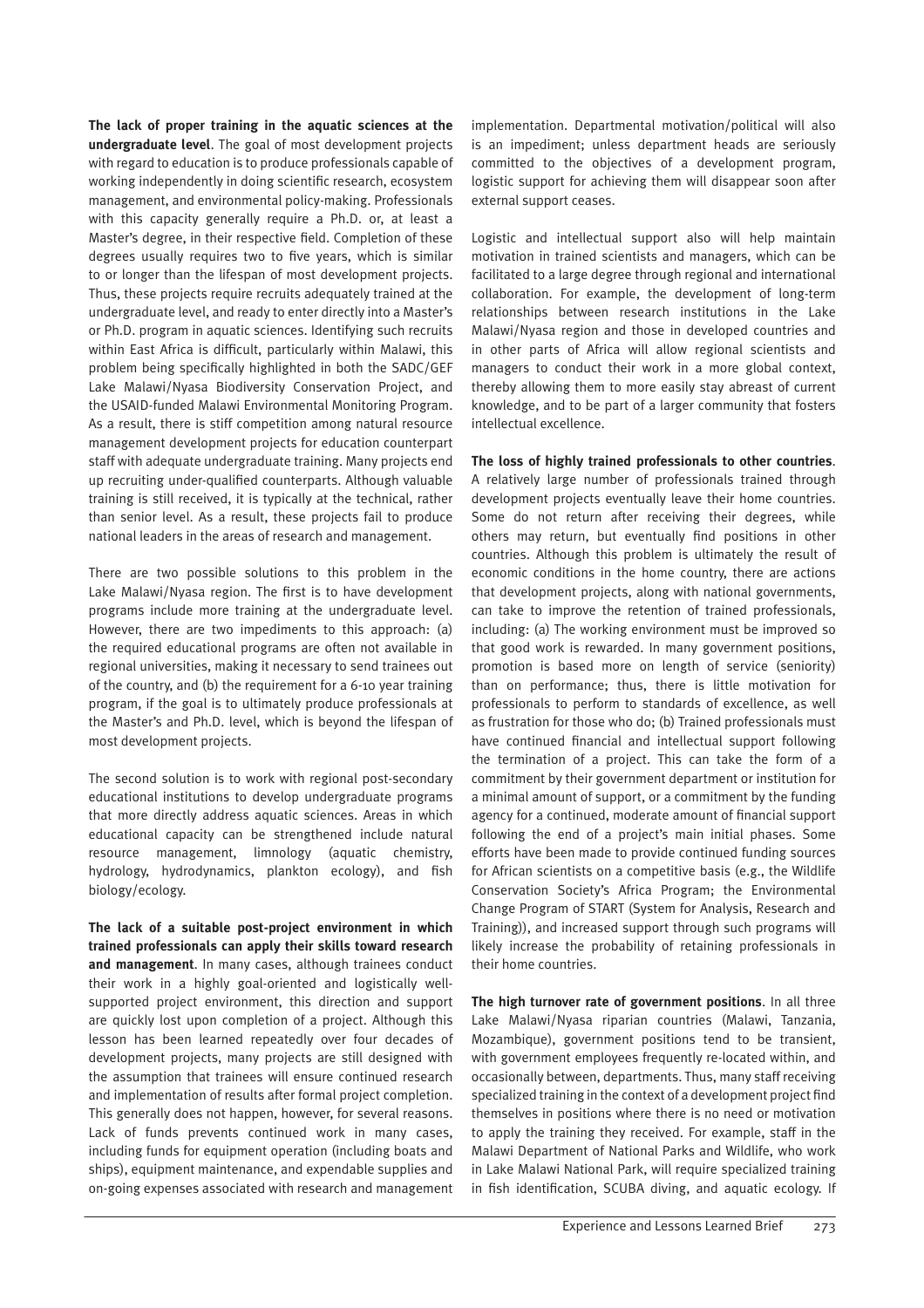these staff are re-located to a terrestrial park, however, they have little opportunity to apply their specialized skills, with the staff that replace them perhaps not having the required special training to carry out research and management in an aquatic park. An assessment of staff at the various fisheries research stations in the three countries around the lake would likely reveal that there is very little overlap between the current staff, and the staff that occupied these stations 10 years ago. Thus, insufficient time is allowed for many to develop a thorough expertise in one area.

In addition to training professionals, public education often is seen as critical for successful natural resource management programs. It is critical for compliance with management programs, and also prerequisite to the development of any community-based management programs, which have become more popular in the past decade. The approach of many projects to public education has been somewhat naïve, however, in that it often is assumed that, if the public is educated about the need for management, they will simply comply. There are several reasons, though, why compliance is uncommon. First, a mentality has been established in which local communities have come to rely on donor-funded initiatives to solve local problems. Indeed, the effectiveness of local communities in managing their resources has decreased in some cases as a result of donor and government intervention, mainly because the interventions fostered an attitude among the local community that it should be rewarded for its involvement in management activities. Second, political displacement of local authorities has left local communities with a sense of helplessness, and a loss of natural resource ownership. Returning a sense of confidence and self-control to communities requires a concerted effort by government agencies. In Malawi, this has been initiated through the process of government decentralization, put into place in 1998. To date, however, local communities have seen few benefits from this process.

Within some development projects and government extension programs, it is assumed that education in itself will lead to better natural resource management (i.e., if people know that their actions are harming the environment and leading to long-term negative impacts, they will change their behavior). However, the behavior of individuals is generally determined by the magnitude of the benefits derived by the individual, not the benefit to the overall community. Farmers told that soil erosion is bad for fish are unlikely to be concerned about soil erosion. In contrast, farmers told that soil erosion is bad for crop production will be concerned. Further, in some cases, management strategies beneficial for the ecosystem as a whole may not be beneficial locally (e.g., forest conservation on potential agricultural land). Thus, an ecosystem management approach cannot completely rely on education and community-based management. Rather, some level of government intervention is still required to prevent the "Tragedy of the Commons" (Hardin 1968).

- 5.5 Summary of Lessons Learned and Recommendations
- There is a need for a regional (tri-national) plan for management of the lake and its catchment;
- Management of the lake and catchment must be carried out with an ecosystem perspective, rather than the current fractured sectoral approach;
- Internationally-funded development programs must use national and regional plans as guides for developing agendas and priorities for externally funded projects; better dovetailing of these projects with national and regional agendas will promote collaboration, and minimize disruptions of on-going government programs and the excessive work loads on government staff;
- An ecosystem approach will require better collaboration and communication among sectors within and between countries. Government infrastructure within each country already exists to facilitate this goal. The nascent Lake Malawi/Niassa/Nyasa Basin Commission may be the best mechanism to promote regional collaboration;
- Goals and timelines, with specific targets, are required to guide the ecosystem approach and assess its success over time;
- Although internationally-funded development programs have greatly improved our understanding of the Lake Malawi/Nyasa ecosystem, implementation of recommendations arising from this understanding have not been well implemented. Lessons-learned include: (a) National and local governments must be more involved in the design of development programs; (b) Communication between researchers and managers/policy makers must be improved; (c) Governments are often unable to carry out implementation of recommendations because of both financial and human capacity limitations. While there is a continuing need for research and monitoring, the leap from research findings to applied management cannot be made by governments alone. Rather, development projects must also assist with the implementation of natural resource management programs; (d) There is lack of coordination among numerous related development programs. Thus, one of the main tasks of a lake basin organization should be to define research and management priorities, which can then be used as the basis for new development programs;
- Although there is potential for community-based management, it is not a panacea, and the relative roles of communities and government institutions must be defined;
- Fishers and other stakeholders must be better informed of research findings and implications, and must have more say in developing management plans;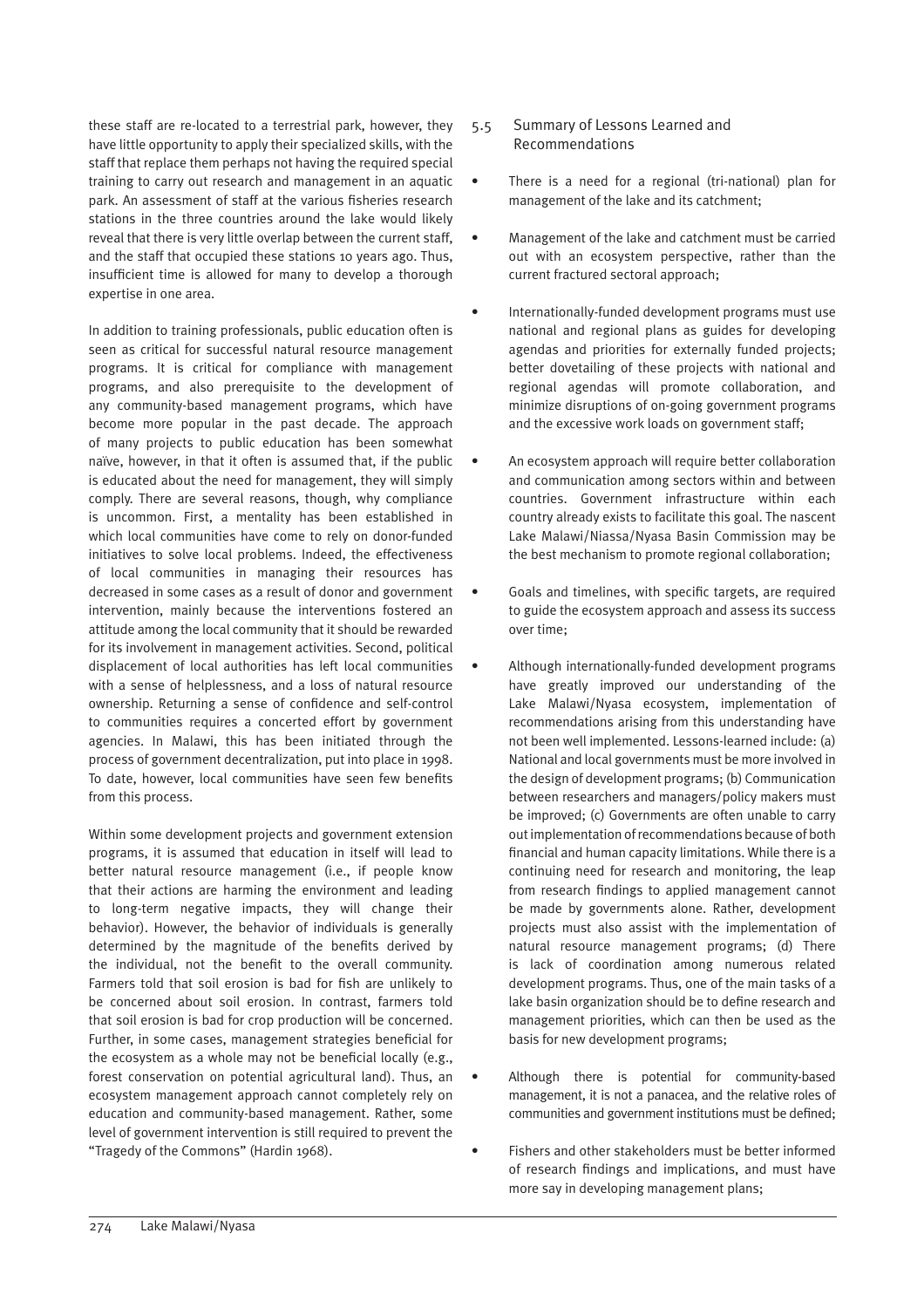- There is an immediate need for better enforcement of fishery regulations in the southern part of the lake;
- Although research in previous projects has improved understanding of fisheries, fish ecology, biodiversity, hydrology, hydrodynamics and nutrient cycles in the lake and its catchment, there remains a need for monitoring fisheries and water quality, and further research into current pressing issues, including the causes and consequences of atmospheric nutrient deposition, linkages between water quality and fish production/ biodiversity, mechanisms to ensure biodiversity conservation, impacts of continuing climate change, and prioritization of management areas both within the lake and drainage basin;
- Ultimate relaxation of fisheries pressure and land use pressure will require diversification of the economic base;
- There is a great need for longer-term investment in the education of scientists and managers in the field of aquatic natural resources. This will require an increase in the capacity of regional universities to provide education in aquatic sciences at the undergraduate level; and,
- Regional and international collaborative relationships must be strengthened to provide intellectual and, when possible, logistic support for national scientists and managers within the three riparian countries.

# **6. References**

Alimoso, S., J. Magasa, and N. van Zalinge. 1990. "Exploitation and management of fish resources in Lake Malawi." In: *Fisheries of the African Great Lakes*. International Agricultural Centre, Wageningen, Netherlands. Occasional Paper 3. pp. 251-265.

Andreae, M.O. 1993. "Global distribution of fires seen from space." *EOS* 74: 129-135.

Banda, M.C., T. Tómasson, and D. Tweddle. 1996. "Assessment of the deep water trawl fisheries of the South East Arm of Lake Malawi using exploratory surveys and commercial catch data." In Cowx, I.G. (ed.), *Stock Assessment in Inland Fisheries*, Fishing New Books, Oxford. pp. 53-75

Bland, S.J.R., and S.J. Donda. 1995. "Common property and poverty: Fisheries co-management in Malawi." *Fisheries Bulletin* No. 30: 1-16.

Bootsma, H.A., M.J. Bootsma, and R.E. Hecky. 1996. "The chemical composition of precipitation and its significance to the nutrient budget of Lake Malawi." In: Johnson, T.C., and E.O. Odada (eds.), *The Limnology, Climatology and Paleoclimatology of the East African Lakes*, Gordon and Breach, Toronto. pp. 251-265.

Bootsma, H.A., J. Mwita, B. Mwichande, R.E. Hecky, J. Kihedu, and J. Mwambungu. 1999. "The atmospheric deposition of nutrients on Lake Malawi/Nyasa". In Bootsma, H.A., and R.E. Hecky (eds.), *Water Quality Report, Lake Malawi/Nyasa Biodiversity Conservation Project*, SADC/GEF. pp. 85-111.

Brox, O. 1990. "The common property theory: Epistemological status and analytical utility." *Human Organisation* 49(3).

Bulirani, A.E. 2003. "The challenges of developing an integrated approach to the management of Lake Malawi/ Niassa and its catchment resources." In Wright, A. and J. Chafota (eds.), *Lake Malawi/Niassa/Nyasa Ecoregion, Report on Donors and Partners Meeting*, Annex C, WWF Ecoregion Conservation Programme.

Calder, I.R., Hall, R.L., Bastable, H.G., Gunston, H.M., Shela, O., Chirwa, A., and Kafundu, R. 1995. "The impact of land use change on water resources in sub-Saharan Africa: a modeling study of Lake Malawi." *J. Hydrol*. 170: 123-135.

Carter, G.S., H.W. Haslam, and S.H. Smith. 1973. *Regional geochemical reconnaissance of Malawi*. Malawi Government Printer, Zomba.

Dobson, T.A., and K.D. Lynch. 2003. "As nearshore stocks drop, Malawi begins a return to local fisheries management." *J. Great Lakes Res*. 29 (Suppl. 2): 232-242.

Donda, S.J., and R. Bell. 1993. *Community Participation Consultancy Report, Vol. I*. Fisheries Department, Lilongwe, Malawi.

Duponchelle, F., A.J. Ribbink, A. Msukwa, J. Mafuka, and D. Mandere. 2000. "The potential influence of fluvial sediments on rock-dwelling fish communities." In: Duponchelle, F. and A.J. Ribbink (eds.), *Fish Ecology Report, Lake Malawi/Nyasa/Niassa Biodiversity Conservation Project*. SADC/GEF. pp. 111-132.

Eastman, J. R., and J. Toledano, 1996. "Forest Monitoring in Malawi Using Long Time Series Vegetation Data." *Earth Observation Magazine* 5(9): 28-31.

FAO. 1993. *Fisheries management in the WE arm of Lake Malawi, the Upper Shire River and Lake Malombe, with particular reference to the fisheries on Chambo (Oreochromis spp.)*. FAO, CIFA Technical Paper No. 21, Rome.

Hara, M. 2000. "Fisheries co-management; what and whose agenda." First WARFSA/SaterNet Symposium: Sustaniable Use of Water Resources, Maputo, 1-2 November 2000. http: //www.iwsd.co.zw/Papers%5CHara.pdf

Hecky, R.E., H.J. Kling, T.C. Johnson, H.A. Bootsma, and P. Wilkinson. 1999. "Algal and sedimentary evidence for recent changes in the water quality and limnology of Lake Malawi/ Nyasa." In: Bootsma, H.A., and R.E. Hecky (eds.), *Water Quality Report, Lake Malawi/Nyasa Biodiversity Conservation Project*, SADC/GEF. pp. 191-214.